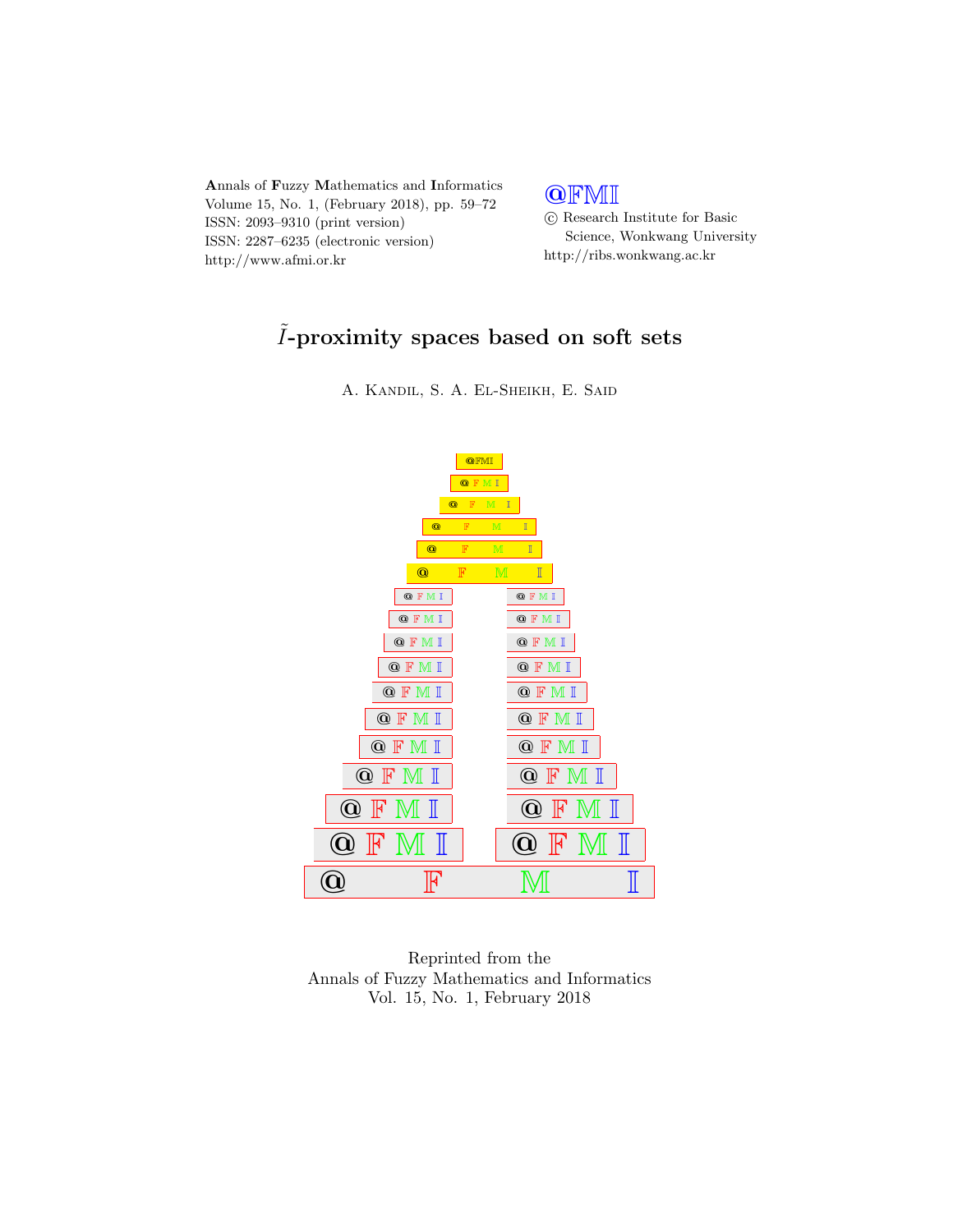Annals of Fuzzy Mathematics and Informatics Volume 15, No. 1, (February 2018), pp. 59–72 ISSN: 2093–9310 (print version) ISSN: 2287–6235 (electronic version) http://www.afmi.or.kr

### **QFMI**

 c Research Institute for Basic Science, Wonkwang University http://ribs.wonkwang.ac.kr

# $\tilde{I}$ -proximity spaces based on soft sets

A. Kandil, S. A. El-Sheikh, E. Said

Received 1 November 2017; Revised 4 December 2017; Accepted 11 December 2017

ABSTRACT. In this paper, we present a new structure of basic proximity of soft sets based on the notion of soft ideal. For  $\tilde{I} = {\tilde{\Phi}}$ , we have the basic proximity of soft sets and for other types of  $\tilde{I}$  we obtain many types of basic proximity structure of soft sets. Also we redefine this structure by using soft ideals. Some results of these spaces are: if  $(X, E, \tau)$  is I-soft normal space and  $(X, E, \tau^*)$  is  $R'_0$ -space, then there exists  $\tilde{I}$ -Lodato proximity of soft sets  $\delta_{\tilde{I}}$  such that  $\tau^* = \tau_{\delta_{\tilde{I}}}$ . Also the soft topology generated by  $\tilde{I}$ basic proximity of soft sets is finer than the soft topology generated by  $R_0'$ -Čech closure operator of soft sets. Finally, for a bijective soft map  $f: (X, E_1) \to (Y, E_2, \delta_{f(\tilde{I})})$ , we construct the largest  $\tilde{I}$ -Lodato proximity of soft sets  $\delta_{\tilde{I}}$  on  $(X, E_1)$  such that f is  $\tilde{I}$ -proximally soft continuous mapping.

2010 AMS Classification: Primary, 54A10 Secondary 54H99

Keywords: Soft set, Soft ideal,  $\hat{I}$ - basic proximity of soft sets,  $\hat{I}$ -Lodato proximity of soft sets,  $\tilde{I}$ -soft normal space.

Corresponding Author: E. Said (emansaid−30@yahoo.com)

#### 1. INTRODUCTION

Soft set theory has been applied successfully in many complicated problems such as economics, engineering, environment, social science, medical science, etc., that we cannot successfully use classical methods to solve it because of various types of uncertainties present in these problems. There are several theories, for example, theory of fuzzy sets, theory of intuitionistic fuzzy sets, theory of vague sets, theory of internal mathematics, and theory of rough sets which can be considered as a mathematical tools for dealing with uncertainties. Soft set theory is a new mathematical tool for dealing with uncertainties which is free from the difficulties of the above theories. In 1999, Molodtsov [\[28\]](#page-13-0) initiated the theory of soft sets. In [\[28,](#page-13-0) [29\]](#page-13-1) Molodtsov showed several applications of soft set theory such as smoothness of functions, game theory, operation research, Rieman integration, Perron integration, probability theory, measurement theory, etc. Maji et. al. [\[24\]](#page-13-2) introduced an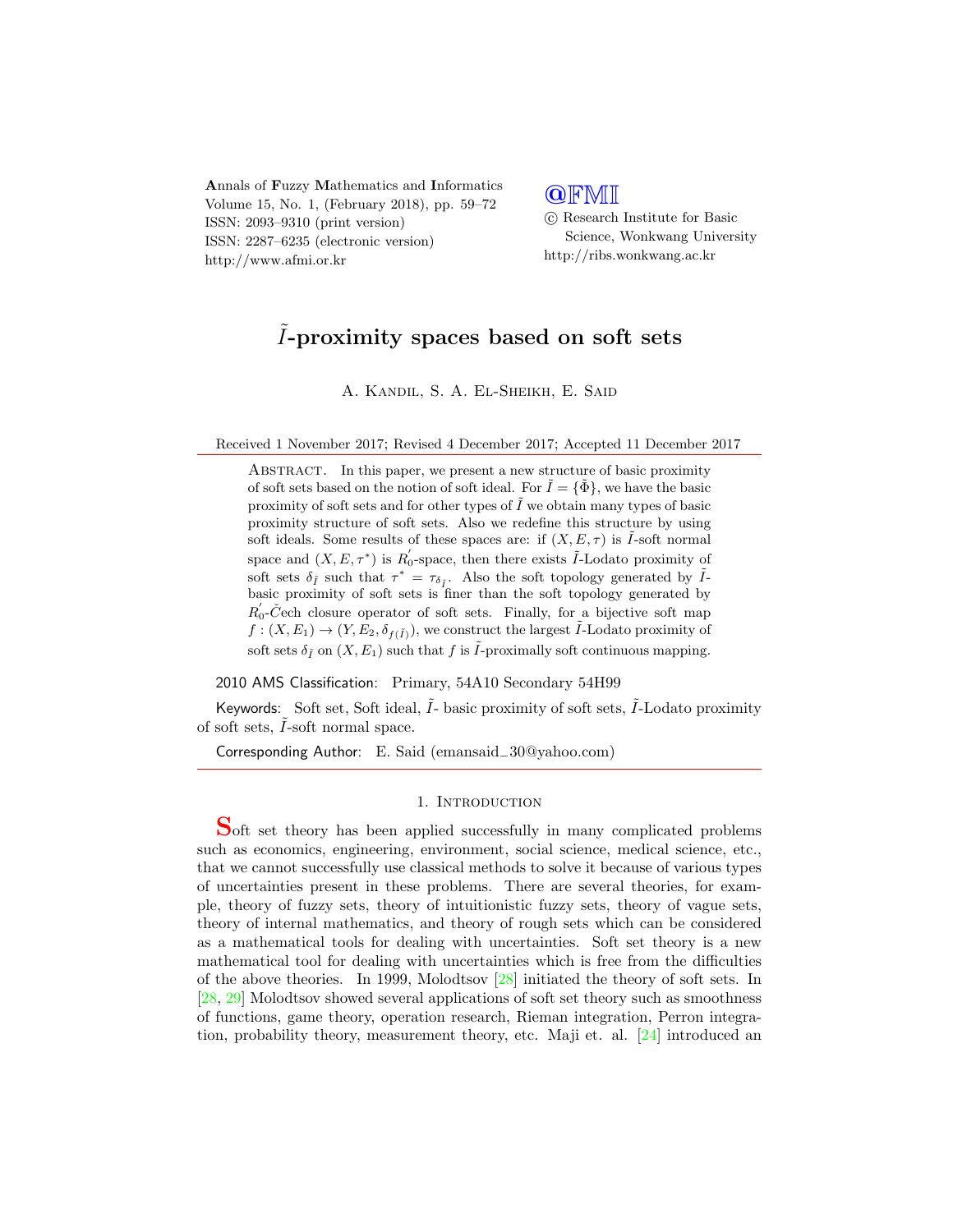application of soft set theory to a decision making proplem. D. Pei et. al. [\[31\]](#page-14-0) studied the relationships between soft sets and information system. Research on soft set theory has been accelerated [\[3,](#page-13-3) [5,](#page-13-4) [6,](#page-13-5) [7,](#page-13-6) [13,](#page-13-7) [23,](#page-13-8) [25\]](#page-13-9). Soft set theory has been applied in many topics like algebra, topology, etc. H. Aktas and N. Cagman [\[1\]](#page-13-10) introduced a notion of soft group. Also E. Inan  $[12]$  introduced a new algebraic structure in proximity. Kharal et. al. [\[17\]](#page-13-12) and Majumdar et. al. [\[27\]](#page-13-13) introduced the notion of mappings of soft sets. several authors like Shabir et. al. [\[32\]](#page-14-1), Hazara et. al. [\[8\]](#page-13-14) studied the notion of soft topological spaces. Hussain et. al. [\[11\]](#page-13-15) introduced some properties on soft topological spaces. Lashin et. al. [\[18\]](#page-13-16) investigated rough set theory in the frame work of topological spaces. Also Aygunoglu et. al. [\[2\]](#page-13-17) studied soft product topologies and soft compactness. B. Tany et. al. [\[33\]](#page-14-2) introduced the topological structure of fuzzy soft sets. The notion of soft ideal was introduced by Kandil et. al.  $[14]$ . Proximity structure was studied by Efremovič, Lodato, and others  $[4, 19, 20, 21, 22, 30]$  $[4, 19, 20, 21, 22, 30]$  $[4, 19, 20, 21, 22, 30]$  $[4, 19, 20, 21, 22, 30]$  $[4, 19, 20, 21, 22, 30]$  $[4, 19, 20, 21, 22, 30]$  $[4, 19, 20, 21, 22, 30]$  $[4, 19, 20, 21, 22, 30]$  $[4, 19, 20, 21, 22, 30]$  $[4, 19, 20, 21, 22, 30]$  $[4, 19, 20, 21, 22, 30]$ . Hazara et. al.  $[9, 10]$  $[9, 10]$  $[9, 10]$  introduced the notion of proximity in soft setting for the first time and a different notion of basic proximity based on soft sets. Recently, Kandil et. al. [\[15,](#page-13-27) [16\]](#page-13-28) introduced a new structure of proximity of soft sets and a new structure of soft proximity based on the ideal notion. In this paper, we introduce a new approach of basic proximity of soft sets based on the notion of soft ideal. For  $I = {\Phi}$ , we have the basic proximity of soft sets which is defined by Hazara et. al. [\[10\]](#page-13-26). Also we redefine this structure by using soft ideals. The notion of  $I$ -Lodato proximities of soft sets is also defined. The notion of  $I$ -proximally soft continuous and I-proximally soft neighbourhood are also introduced. Some results of these spaces are: if  $(X, E, \tau)$  is  $\tilde{I}$ -soft normal space and  $(X, E, \tau^*)$  is  $R'_0$ -space, then there exist  $\tilde{I}$ -Lodato proximity of soft sets  $\delta_{\tilde{I}}$  such that  $\tau^* = \tau_{\delta_{\tilde{I}}}$ . Also we study the relation between the topology generated by  $I$ -basic proximity and the topology generated by  $R'_0$ -Čech closure operator in soft setting . Finally, for a bijective soft map  $f: (X, E_1) \to (Y, E_2, \delta_{f(\tilde{I})})$ , we establish the largest  $\tilde{I}$ -Lodato proximity of soft sets  $\delta_{\tilde I}$  which makes  $f$   $\tilde I\text{-proximally}$  soft continuous mapping.

#### 2. Preliminaries

In this section we recall basic definitions, results and examples.

**Definition 2.1** ([\[28\]](#page-13-0)). Let X be a universe set, E be a set of parameters,  $P(X)$ denote the power set of X and let  $A \subseteq E$ . A pair  $(F, A)$  is called a soft set over X, where F is a mapping defined by  $F: A \to P(X)$ . In other words, a soft set over X is a parametrized family of subsets of the universe X. For a particular  $e \in A$ ,  $F(e)$ may be considered the set of e-approximate elements of the soft set  $(F, A)$ . The soft set  $(F, E)$  will be denoted by F. The family of soft sets over a universe X with the same parameters E denoted by  $P(X)^E$ .

**Definition 2.2** ([\[25\]](#page-13-9)). Let  $(H, A)$  and  $(K, B)$  be two soft sets over a common universe X. Then  $(H, A)$  is a soft subset of  $(K, B)$ , denoted by  $H_A \subseteq K_B$ , if  $(i)$   $A \subseteq B$ ,

- 
- (ii)  $\forall e \in A, H(e) \subseteq K(e)$ .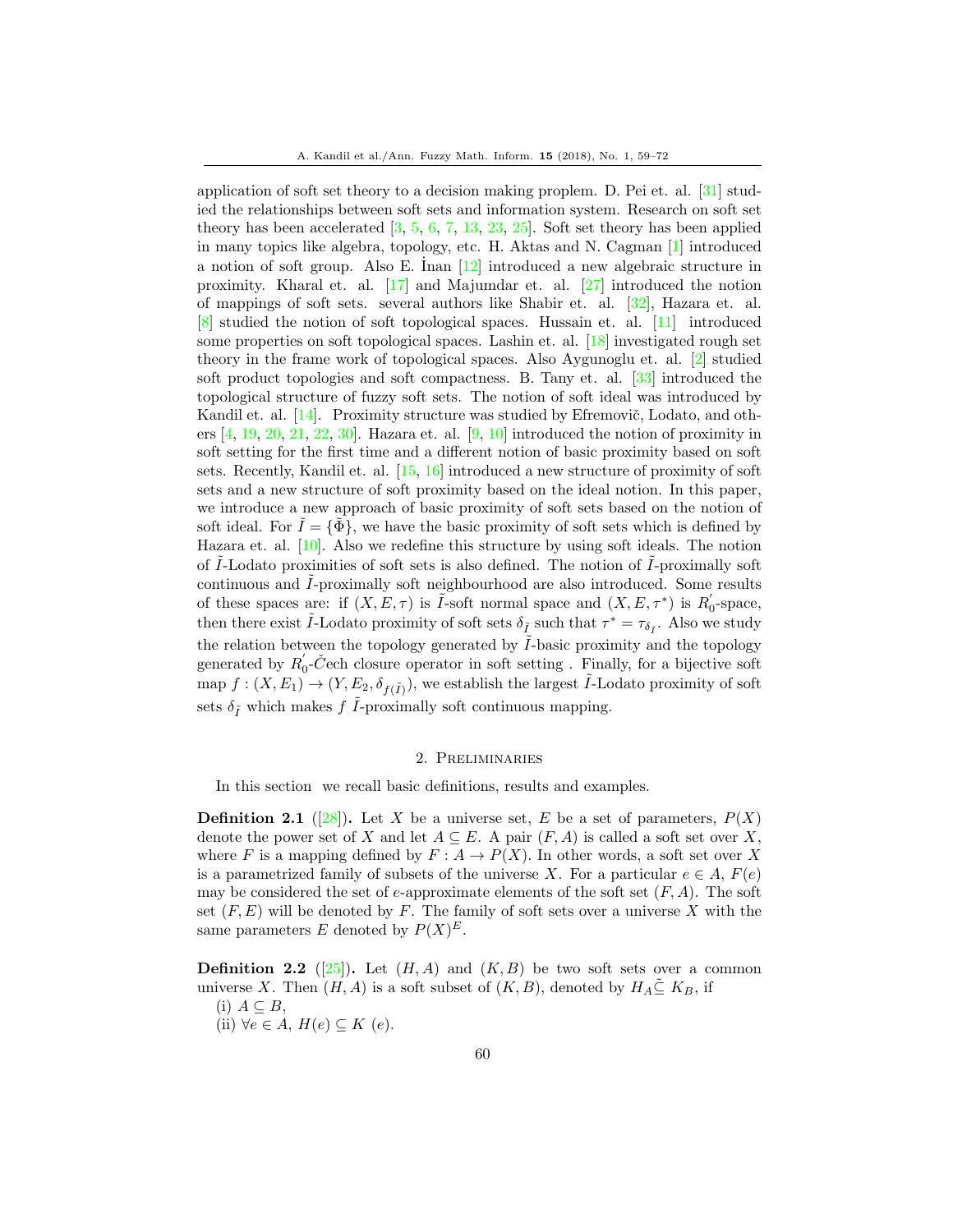**Definition 2.3** ([\[25\]](#page-13-9)). Let  $(H, A)$  and  $(K, B)$  be two soft sets over a common universe X. Then  $(H, A)$  and  $(K, B)$  are said to be soft equal, if  $(H, A)$  is a soft subset of  $(K, B)$  and  $(K, B)$  is a soft subset of  $(H, A)$ .

**Definition 2.4** ([\[26\]](#page-13-29)). The complement of a soft set  $(H, A)$ , denoted by  $(H, A)^c$ is  $(H, A)^c = (H^c, A)$ , where  $H^c : A \to P(X)$  is a mapping defined by  $H^c(e)$  $X - H(e), \forall e \in A.$ 

**Definition 2.5** ([\[25\]](#page-13-9)). Let  $(H, A)$  be a soft set. Then  $(H, A)$  is called null soft set denoted by  $\Phi_A$ , if  $\forall e \in A$ ,  $H(e) = \phi$ .

**Definition 2.6** ([\[25\]](#page-13-9)). Let  $(H, A)$  be a soft set. Then  $(H, A)$  is called absolute soft set denoted by  $\tilde{A}$ , if  $\forall e \in A$ ,  $H(e) = X$ .

**Definition 2.7** ([\[25\]](#page-13-9)). The union of two soft sets  $(F, A)$  and  $(G, B)$  over a common universe X is the soft set  $(H, C) = (F, A)\tilde{\cup}(G, B)$ , where  $C = A \cup B$  and  $\forall e \in C$ ,

$$
H(e) = \begin{cases} F(e) & , if \ e \in A - B \\ G(e) & , if \ e \in B - A \\ F(e) \cup G(e) & , if \ e \in A \cap B. \end{cases}
$$

**Definition 2.8** ([\[25\]](#page-13-9)). The intersection of two soft sets  $(F, A)$  and  $(G, B)$  over a common universe X is the soft set  $(H, C) = (F, A) \tilde{\cap} (G, B)$ , where  $C = A \cap B$  and  $H(e) = F(e) \cap G(e) \,\forall e \in C.$ 

**Definition 2.9** ([\[8\]](#page-13-14)). Let  $\tilde{f}: X \to Y$  and  $\hat{f}: E_1 \to E_2$  be two mappings. Then a soft mapping  $f = (\tilde{f}, \hat{f}) : P(X)^{E_1} \to P(Y)^{E_2}$  is defined as:

(i) for all  $H \in P(X)^{E_1}$ , the soft image of H under f, denoted by  $f(H)$  is a soft set in  $P(Y)^{E_2}$  such that

$$
f(H) = \begin{cases} \tilde{f}(\bigcup_{e \in \hat{f}^{-1}(e')} H(e)), & \text{if } \hat{f}^{-1}(e') \neq \phi \\ \phi, & \text{if } \hat{f}^{-1}(e') = \phi, e' \in E_2. \end{cases}
$$

(ii) for all  $K \in P(Y)^{E_2}$ , the soft inverse image of K under f, denoted by  $f^{-1}(K)$ is a soft set in  $P(X)^{E_1}$  such that

$$
f^{-1}(K)(e) = \tilde{f}^{-1}(K(\hat{f}(e))), \forall e \in E_1.
$$

**Definition 2.10** ([\[33\]](#page-14-2)). A non empty collection of soft sets over a universe X with a fixed set of parameters E is said to be a soft topology of soft subsets over  $(X, E)$ , denoted by  $\tau$ , if

(i)  $\tilde{X}, \tilde{\Phi} \in \tau$ ,

- (ii)  $F_i \in \tau \Rightarrow \tilde{\cup}_i F_i \in \tau$ ,
- (iii)  $F_1, F_2 \in \tau \Rightarrow F_1 \cap F_2 \in \tau$ .

The space  $(X, \tau, E)$  is called soft topological space over X. The members of  $\tau$  are called open soft sets in X.

**Definition 2.11** ([\[11\]](#page-13-15)). Let  $(X, \tau, E)$  be a soft topological space. A soft set H  $\in P(X)^E$  is said to be closed soft set in X, if its complement  $H^c$  is an open soft set. The family of closed soft sets is denoted by  $\tau^c$ .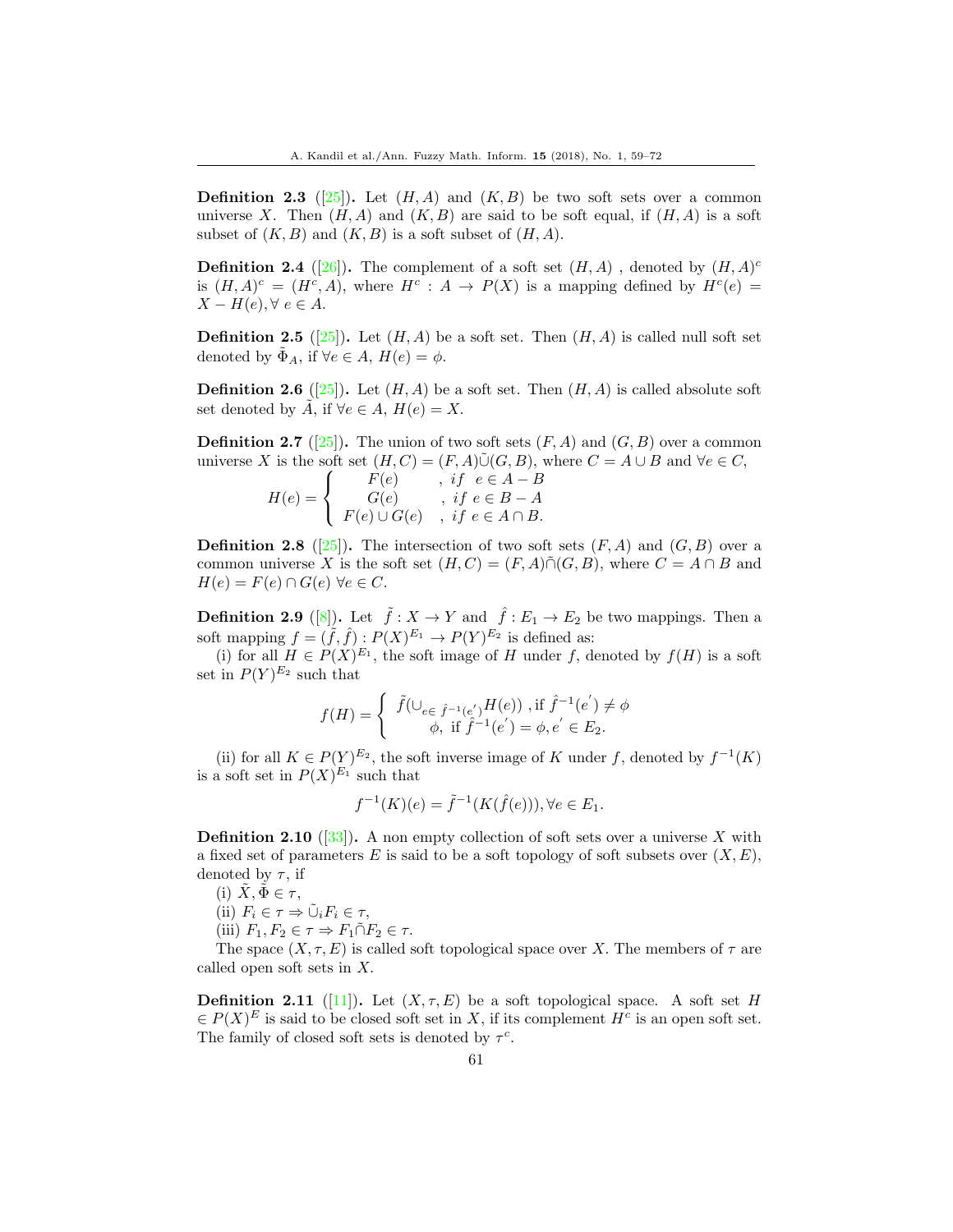**Definition 2.12** ([\[34\]](#page-14-3)). A soft set  $F \in P(X)^E$  is said to be soft point, provided that  $\exists x \in X, e \in E$  such that  $F(\alpha) = \{x\}$ , if  $\alpha = e$  and  $F(\alpha) = \phi$ , if  $\alpha \neq e$ , for each  $\alpha \in E$ . The soft point denoted by  $x_e$ .

**Definition 2.13** ([\[34\]](#page-14-3)). The soft point  $x_e$  is said to be belong to the soft set  $G \in$  $P(X)^E$ , denoted by  $x_e \in G$ , if for  $e \in E$ ,  $\{x\} \subseteq G(e)$ .

**Definition 2.14** ([\[14\]](#page-13-18)). A non empty collection of soft sets over a universe X with the same set of parameters  $E$  is said to be a soft ideal on  $X$  with the same set  $E$ , denoted by  $I$ , if

- (i)  $H \in \tilde{I}$  and  $K \in \tilde{I} \Rightarrow H\tilde{\cup}K \in \tilde{I}$ ,
- (ii)  $H \in \tilde{I}$  and  $K \tilde{\subset} H \Rightarrow K \in \tilde{I}$ .

**Definition 2.15** ([\[14\]](#page-13-18)). Let  $(X, \tau, E)$  be a soft topological space and  $\tilde{I}$  be a soft ideal of soft sets over  $X$  with the same set of parameters  $E$ . Then

$$
F^*(\tilde{I},\tau)=\tilde{\cup}\{x_e:O_{x_e}\tilde{\cap}F\notin \tilde{I}\ \forall O_{x_e}\in \tau\}
$$

is called the soft local function of F with respect to  $\tilde{I}$  and  $\tau$ , where  $O_{x_e}$  is  $\tau$ -open soft set containing  $x_e$ .

**Theorem 2.16** ([\[14\]](#page-13-18)). Let  $(X, \tau, E)$  be a soft topological space and  $\tilde{I}$  be a soft ideal of soft sets over  $X$  with the same set of parameters  $E$ . Then the operator

$$
C^*: P(X)^E \to P(X)^E
$$

defined by

$$
C^*(F) = F \tilde{\cup} F^*
$$

satisfies Kuratowski's axioms and induces a soft topology on X with the same set of parameters  $E$  called  $\tau^*$  given by

$$
\tau^* = \{ F \in P(X)^E : C^*(F^c) = F^c \}.
$$

**Definition 2.17** ([\[10\]](#page-13-26)). A subset  $\delta$  of  $P(X)^E \times P(X)^E$  is said to be a basic proximity of soft sets on  $(X, E)$ , if

(i)  $F\delta G \Leftrightarrow G\delta F$ , (ii)  $F\delta(G\tilde{\cup}H) \Leftrightarrow F\delta G$  or  $F\delta H$ , (iii)  $F \tilde{\cap} G \neq \tilde{\Phi} \Rightarrow F \delta G$ , (iv)  $F \delta G \Rightarrow F, G \neq \tilde{\Phi}$ .

**Definition 2.18** ([\[9\]](#page-13-25)). A mapping  $C: P(X)^E \to P(X)^E$  is said to be a Čech closure operator of soft sets on  $(X, E)$ , if it satisfies the following axioms:

(i)  $C(\Phi) = \Phi$ ,

(ii) 
$$
F \subseteq C(F), \forall F \in P(X)^E
$$
,

(iii) 
$$
C(F\tilde{\cup}G) = C(F)\tilde{\cup}C(G), \forall F, G \in P(X)^{E}
$$
.

Moreover if C satisfies the additional condition  $C(C(F)) = C(F), \forall F \in P(X)^E$ , then C is said to be a Kuratowski closure operator of soft sets on  $(X, E)$ . If C is a Cech closure operator of soft sets, then  $(X, E, C)$  is called closure space of soft sets.

 $\check{C}$ ech closure operator induces a soft topology on X with the same set of parameters E defined by

$$
\tau_c = \{ F \in P(X)^E : C(F^c) = F^c \},
$$

where  $F^c$  is the complement of the soft set  $F$ .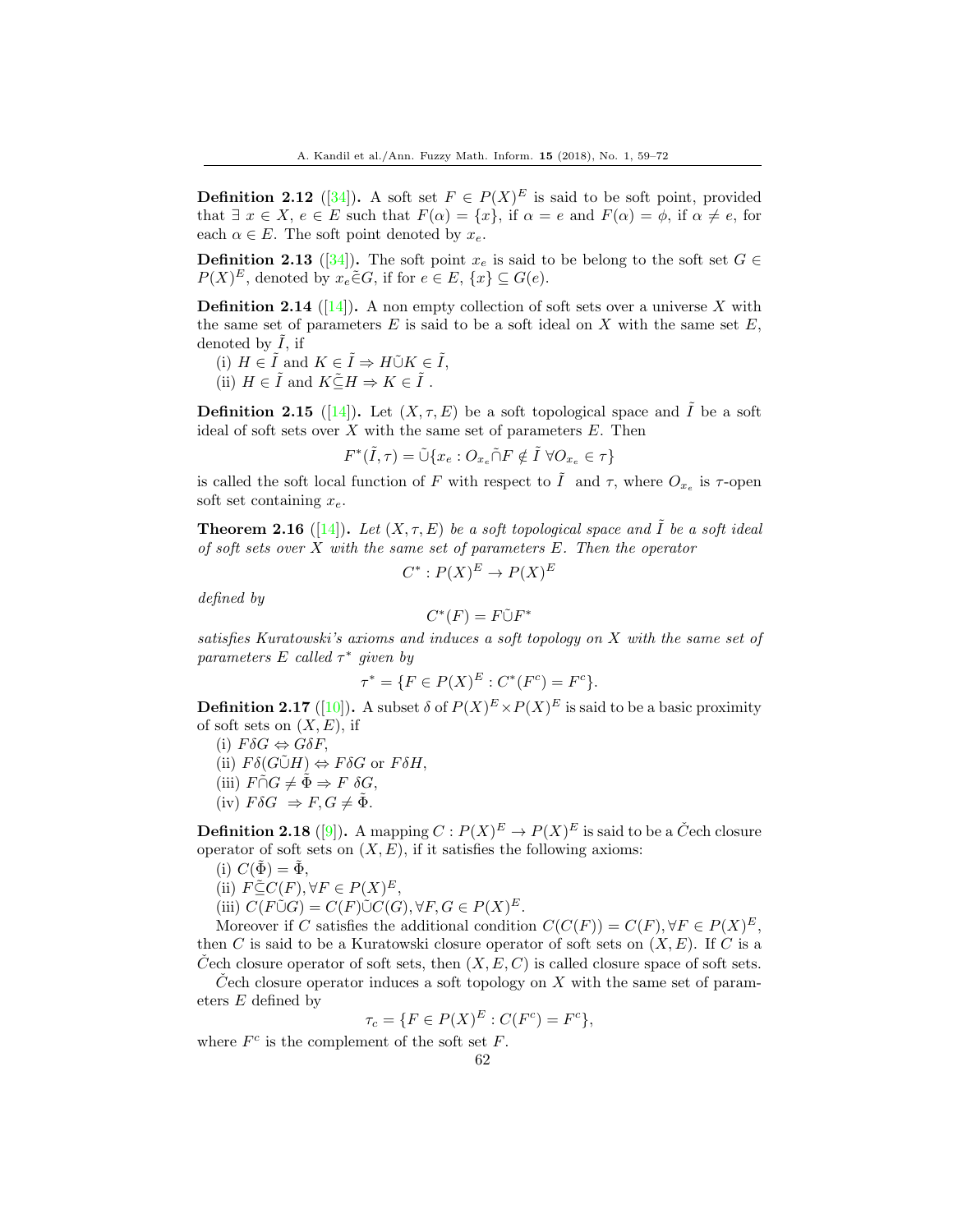**Theorem 2.19** ([\[10\]](#page-13-26)). Let  $\delta$  be a basic proximity of soft sets on  $(X, E), F \in P(X)^E$ ,  $e \in E$ . Define

$$
C^{\delta}(F)(e) = \{x \in X : x_e \delta F\}
$$

Then  $C^{\delta}$  is a Čech closure operator of soft sets on  $(X, E)$ .

**Definition 2.20** ([\[10\]](#page-13-26)). Let C be a C<sup> $\check{C}$ </sup>ech closure operator of soft sets on  $(X, E)$ . Then C is said to be  $R'_0$ , if for all  $x, y \in X$  and for all  $e_1, e_2 \in E$ ,  $x \in C(y_{e_2})(e_1) \Leftrightarrow$  $y \in C(x_{e_1})(e_2)$ . The triple  $(X, E, C)$  is called  $R'_0$  space.

**Definition 2.21** ([\[10\]](#page-13-26)). A basic proximity  $\delta$  of soft sets on  $(X, E)$  is said to be Lodato proximity of soft sets on  $(X, E)$ , if for each  $F, G \in P(X)^E$ 

$$
F\delta G \Leftrightarrow F\delta C^{\delta}(G)
$$

#### 3. New structure of proximity of soft sets

**Definition 3.1.** Let  $\tilde{I}$  be a soft ideal on  $P(X)^E$ . An  $\tilde{I}$ -proximity soft space  $(X, E, E)$  $\delta_{\tilde{I}}$ ) is a set X, a set of parameters E and a binary relation  $\delta_{\tilde{I}}$  of soft sets on  $(X, E)$ satisfying the following conditions: For all  $F, G, H \in P(X)^E$ ,

 $(P_1)$   $F \delta_{\tilde{I}} G \Leftrightarrow G \delta_{\tilde{I}} F$ ,  $(P_2) F \delta_{\tilde{I}} (G \tilde{\cup} H) \Leftrightarrow F \delta_{\tilde{I}} G$  or  $F \delta_{\tilde{I}} H$ ,  $(P_3)$   $F \cap G \notin \tilde{I} \Rightarrow F \delta_{\tilde{I}} G$ ,  $(P_4)$   $F \delta_{\tilde{I}} G \Rightarrow F, G \notin \tilde{I}$ .

We will write  $F \delta_{\tilde{I}} G$  if  $(F,G) \in \delta_{\tilde{I}}$  , otherwise will write  $F \bar{\delta}_{\tilde{I}} G.$ 

**Proposition 3.2.** If  $\tilde{I} = {\tilde{\Phi}}$ , then the  $\tilde{I}$ -basic proximity of soft sets on  $(X, E)$  is a basic proximity of soft sets  $[10]$ .

**Example 3.3.** Let  $\tilde{I}$  be a soft ideal on  $P(X)^E$  and  $\delta_{\tilde{I}}$  be a binary relation on  $P(X)^E$  defined as:

$$
F\delta_{\tilde I}G \Leftrightarrow F,G \notin \ \tilde I
$$

Then It is clear that  $\delta_{\tilde{I}}$  satisfies the conditions  $(P_1)-(P_4)$ . Thus  $\delta_{\tilde{I}}$  is an  $\tilde{I}$ -basic proximity relation on  $P(X)^E$ .

**Example 3.4.** Let  $\tilde{I}$  be a soft ideal on  $P(X)^E$  and  $\delta_{\tilde{I}}$  be a binary relation on  $P(X)^E$  defined as:

$$
F\delta_{\tilde I}G \Leftrightarrow F\tilde{\cap} G\notin \tilde I
$$

Then It is obvious that  $\delta_{\tilde{I}}$  satisfies the conditions  $(P_1)-(P_4)$ . Thus  $\delta_{\tilde{I}}$  is an  $\tilde{I}$ -basic proximity relation on  $P(X)^E$ 

**Lemma 3.5.** Let  $(X, E, \delta_{\tilde{I}})$  be an  $\tilde{I}$ -basic proximity soft space,  $F \delta_{\tilde{I}} G$ ,  $F \tilde{\subseteq} H$  and  $G\tilde{\subseteq}K$ . Then  $H\delta_{\tilde{I}}K$ .

*Proof.* It follows directly from  $P_1$  and  $P_2$ . 63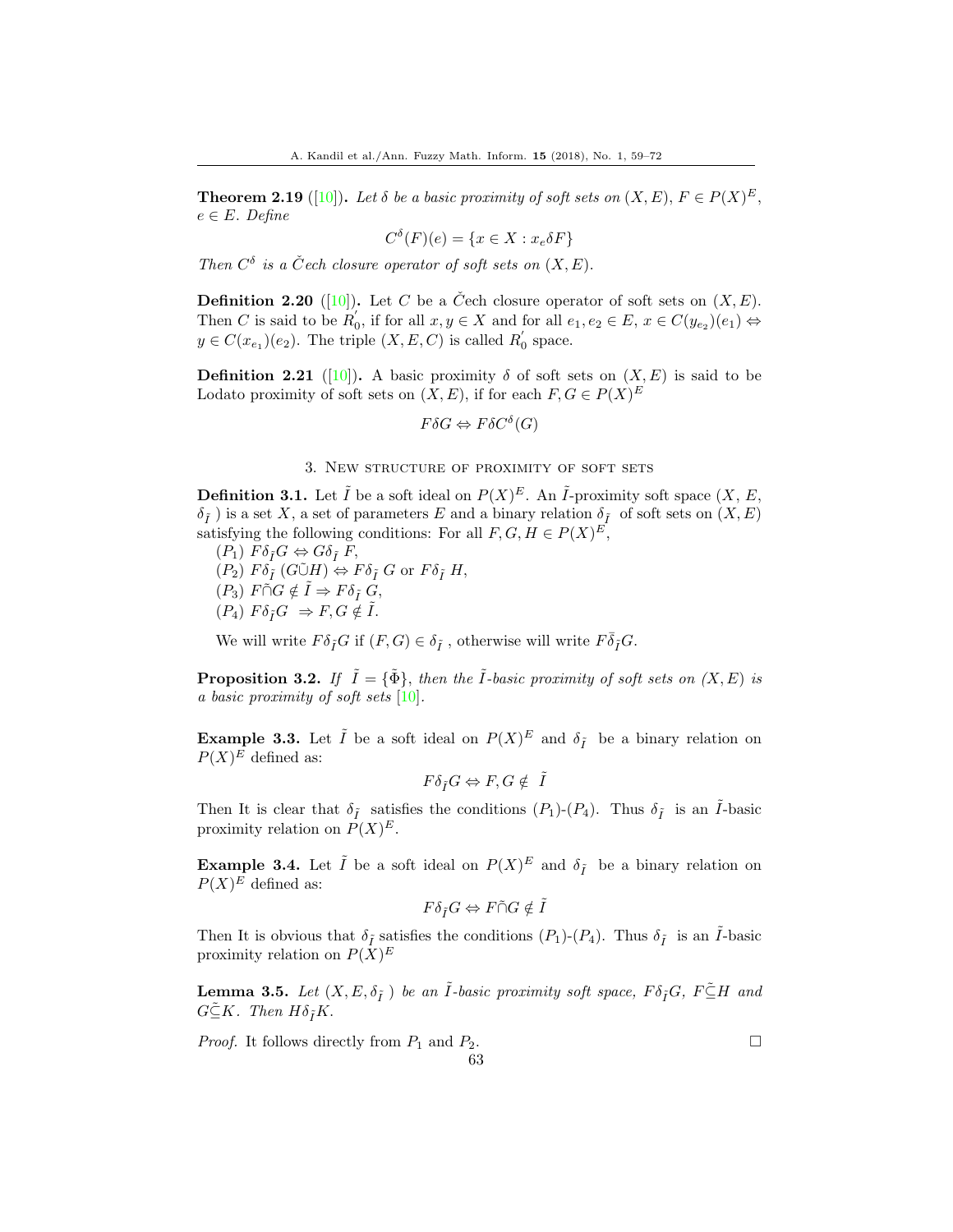**Theorem 3.6.** Let  $(X, E, \delta_{\tilde{I}})$  be an  $\tilde{I}$ -basic proximity soft space,  $F \in P(X)^E$  and  $e \in E$ . Then the  $\delta_{\tilde{I}}$  operator

$$
\delta_{\tilde{I}}: P(X)^{E} \to P(X)^{E}
$$

defined by

$$
F^{\delta_{\tilde{I}}}(e) = \{ x \in X : x_e \delta_{\tilde{I}} F \}
$$

satisfies the following conditions:

(1)  $F \in \tilde{I} \Rightarrow F^{\delta_{\tilde{I}}} = \tilde{\Phi},$ (2)  $F \tilde{\subseteq} G \Rightarrow F^{\delta_{\tilde{I}}} \tilde{\subset} G^{\delta_{\tilde{I}}}$ , (3)  $(F \tilde{\cup} G)^{\delta_{\tilde{I}}} = F^{\delta_{\tilde{I}}} \tilde{\cup} G^{\delta_{\tilde{I}}}$ , (4)  $(F \tilde{\cap} G)^{\delta_{\tilde{I}}} \tilde{\subseteq} F^{\delta_{\tilde{I}}} \tilde{\cap} G^{\delta_{\tilde{I}}}$ , (5)  $F \tilde{\&} F^{\delta_{\tilde{I}}}$ , in general.

*Proof.* (1) let  $F^{\delta_{\bar{I}}} \neq \tilde{\Phi}$ . Then  $\exists e \in E$  such that  $F^{\delta_{\bar{I}}}(e) \neq \tilde{\Phi}(e) = \phi$ . Thus  $\exists$  $x \in F^{\delta_{\bar{I}}}(e)$  such that  $x_e \delta_{\tilde{I}} F$ . But by  $P_4$  and the fact  $F \in \tilde{I}$ , we have  $x_e \overline{\delta}_{\tilde{I}} F$ . So, we have a contradiction. Hence  $F^{\delta_{\tilde{I}}} = \tilde{\Phi}$ .

(2) Let  $x \in F^{\delta_I}(e)$ . Then  $x_e \delta_{\tilde{I}} F$ . Since  $F \subseteq G$ ,  $x_e \delta_{\tilde{I}} G$ , by Lemma 3.5. Thus  $x \in G^{\delta_{\tilde{I}}}(e)$ . So  $F^{\delta_{\tilde{I}}} \subseteq G^{\delta_{\tilde{I}}}$ .

(3) By part (2),  $(F^{\delta_{\tilde{I}}} \tilde{\cup} G^{\delta_{\tilde{I}}} ) \tilde{\subseteq} (F \tilde{\cup} G)^{\delta_{\tilde{I}}}$ . To prove the other inclusion, let  $x \in$  $(F\tilde{\cup} G)^{\delta_{\tilde{I}}}(e)$ . Then  $x_e\delta_{\tilde{I}}(F\tilde{\cup} G)$ . By  $(P_2)$ ,  $x_e\delta_{\tilde{I}}F$  or  $x_e\delta_{\tilde{I}}G$ . Thus  $x \in F^{\delta_{\tilde{I}}}(e)$  or  $x \in G^{\delta_{\tilde{I}}}(e)$ . So  $x \in F^{\delta_{\tilde{I}}}(e) \cup G^{\delta_{\tilde{I}}}(e)$ . Hence  $(F\tilde{\cup}G)^{\delta_{\tilde{I}}} \subseteq F^{\delta_{\tilde{I}}} \tilde{\cup} G^{\delta_{\tilde{I}}}$ . Therefore  $(F\tilde{\cup} G)^{\delta_{\tilde{I}}} = F^{\delta_{\tilde{I}}} \tilde{\cup} G^{\delta_{\tilde{I}}}$ .

(4) It is clear by part (2).

(5) Let  $X = \{h_1, h_2\}$ ,  $E = \{e_1, e_2\}$ ,  $\delta_{\tilde{I}}$  be an  $\tilde{I}$ -basic proximity of soft sets which is defined in Example 3.4 and let  $\tilde{I} = {\tilde{\Phi}, F_1, F_2, F_3}$ , where

$$
F_1(e_1) = h_2, F_1(e_2) = h_2,
$$
  
\n
$$
F_2(e_1) = \phi, F_2(e_2) = h_2,
$$
  
\n
$$
F_3(e_1) = h_2, F_3(e_2) = \phi.
$$
  
\nIf  $F = F_1$ , then  $F^{\delta_{\tilde{I}}} = \tilde{\Phi}$ . Thus  $F \tilde{\mathbb{Z}} F^{\delta_{\tilde{I}}}$ , in general.

**Theorem 3.7.** Let  $(X, E, \delta_{\tilde{I}})$  be an  $\tilde{I}$ -basic proximity soft space,  $F \in P(X)^E$  and  $e \in E$ . Then the operator

$$
C^{\delta_{\tilde{I}}} : P(X)^{E} \to P(X)^{E}
$$

defined by

(2.1) 
$$
C^{\delta_{\tilde{I}}}(F)(e) = F(e) \cup F^{\delta_{\tilde{I}}}(e)
$$

is  $R'_0$ -Čech closure operator of soft sets on  $(X, E)$  and induces a soft topology on X with the same set of parameters E defined by

$$
\tau_{\delta_{\tilde{I}}} = \{ F \in P(X)^E : C^{\delta_{\tilde{I}}} (F^c) = F^c \}.
$$

*Proof.* (i) Since  $\tilde{\Phi} \in \tilde{I}$ ,  $\tilde{\Phi}^{\delta_{\tilde{I}}} = \tilde{\Phi}$ , by Theorem 3.6 (1). Then  $C^{\delta_{\tilde{I}}}(\tilde{\Phi}) = \tilde{\Phi}$ .

(ii) Formula (2.1) implies that  $F\tilde{\subseteq}C^{\delta_{\tilde{I}}}(F)$ .

(iii) Let  $F, G \in P(X)^E$  and  $e \in E$ . Then by Theorem 3.6 (3),  $C^{\delta_{\tilde{I}}}(F\tilde{\cup}G)$  =  $C^{\delta_{\tilde{I}}}(F)\tilde{\cup}C^{\delta_{\tilde{I}}}(G)$ . Thus  $C^{\delta_{\tilde{I}}}$  is a C<sup>o</sup>ech closure operator of soft sets on  $(X, E)$ . Let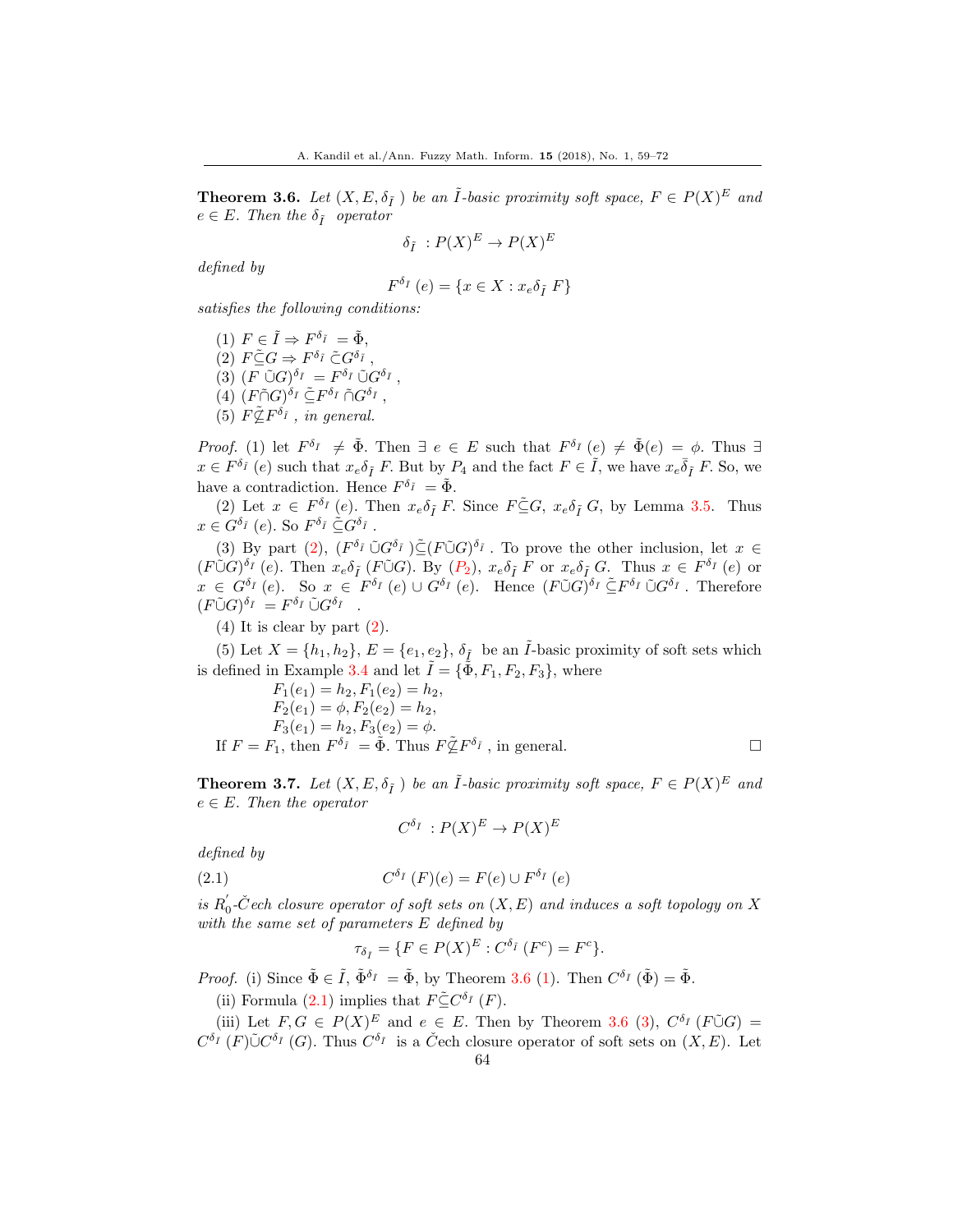$x, y \in X$  and  $e_1, e_2 \in E$ . Then  $x \in C^{\delta_{\tilde{I}}}(y_{e_2})(e_1) \Leftrightarrow x_{e_1} \delta_{\tilde{I}} y_{e_2} \Leftrightarrow y_{e_2} \delta_{\tilde{I}} x_{e_1} \Leftrightarrow y \in$  $(x_{e_1})^{\delta_{\tilde{I}}}(e_2) \Leftrightarrow y \in C^{\delta_{\tilde{I}}}(x_{e_1})$   $(e_2)$ . Thus  $C^{\delta_{\tilde{I}}}$  is an  $R'_0$ -Čech closure operator of soft sets on  $(X, E)$ .

**Theorem 3.8.** If C is an  $R'_0$ -C<sup> $\check{C}$ </sup>ech closure operator of soft sets on  $(X, E)$ , then there is an  $\tilde{I}$ -basic proximity  $\delta_{\tilde{I}}$  of soft sets on  $(X, E)$  such that  $C^{\delta_{\tilde{I}}} \subseteq C$ .

Proof. Define

 $F\delta_{\tilde{I}}G \Leftrightarrow (C(F)\tilde{\cap}G)\tilde{\cup}(F\tilde{\cap}C(G)) \notin \tilde{I}$  and  $F, G \notin \tilde{I}$ .

 $(P_1)$  It is clear that  $F \delta_{\tilde{I}} G \Leftrightarrow G \delta_{\tilde{I}} F$ , by the definition of  $\delta_{\tilde{I}}$ .

 $(P_2)$  Let  $F, G, H \in P(X)^E$ . Then

 $F\delta_{\tilde{I}}(G\tilde{\cup}H) \Leftrightarrow (C(F)\tilde{\cap}(G\tilde{\cup}H))\tilde{\cup}(F\tilde{\cap}C(G\tilde{\cup}H)) \notin \tilde{I}$  and  $F,G\tilde{\cup}H \notin \tilde{I}$ 

 $\Leftrightarrow ((C(F)\tilde{\cap}G)\tilde{\cup}((C(F)\tilde{\cap}H))\tilde{\cup}((F\tilde{\cap}C(G))\tilde{\cup}(F\tilde{\cap}C(H))) \notin \tilde{I}, F \notin \tilde{I} \text{ and } G \notin \tilde{I}$  or  $H \notin \tilde{I}$ 

 $\Leftrightarrow (C(F) \tilde{\cap} G) \tilde{\cup} (F \tilde{\cap} C(G)) \notin \tilde{I}$  and  $F, G \notin \tilde{I}$  or  $(C(F) \tilde{\cap} H) \tilde{\cup} (F \tilde{\cap} C(H)) \notin \tilde{I}$  and  $F, H \notin \tilde{I}$ 

 $\Leftrightarrow F\delta_{\tilde{I}}G$  or  $F\delta_{\tilde{I}}H$ .

 $(P_3)$  Let  $F, G \in P(X)^E$  such that  $F \cap G \notin \tilde{I}$ . Then by Definition 2.14 (ii),  $(C(F)\tilde{\cap}G)\tilde{\cup} (F\tilde{\cap}C(G)) \notin \tilde{I}$  and  $F, G \notin \tilde{I}$ . Thus  $F \delta_{\tilde{I}}G$ .

 $(P_4)$  By the definition of  $\delta_{\tilde{I}}$ ,  $F \overline{\delta}_{\tilde{I}} G \ \forall F \in \tilde{I}$  or  $G \in \tilde{I}$ . Then  $\delta_{\tilde{I}}$  is an  $\tilde{I}$ -basic proximity of soft sets on  $(X, E)$ . To prove that  $C^{\delta_{\tilde{I}}} \subseteq C$ . Let  $F \in P(X)^{E}$ ,  $e \in E$ and let  $x \in C^{\delta_{\tilde{I}}}(F)(e)$ . Then  $x \in F(e)$  or  $x \in F^{\delta_{\tilde{I}}}(e)$ . If  $x \in F(e)$ , then the result holds. If  $x \in F^{\delta_{\tilde{I}}}(e)$ , then  $x_e \delta_{\tilde{I}} F$  and thus  $(C(x_e) \tilde{\cap} F) \tilde{\cup} (x_e \tilde{\cap} C(F)) \notin \tilde{I}$  and  $x_e$ ,  $F \notin \tilde{I}$ . So  $C(x_e) \tilde{\cap} F \notin \tilde{I}$  or  $x_e \tilde{\cap} C(F) \notin \tilde{I}$ . If  $x_e \tilde{\cap} C(F) \notin \tilde{I}$ , then  $x_e \tilde{\cap} C(F) \neq \tilde{\Phi}$ and thus  $x \in C(F)(e)$ . If  $C(x_e) \tilde{\cap} F \notin \tilde{I}$ , then  $C(x_e) \tilde{\cap} F \neq \tilde{\Phi}$ . So  $\exists e_1 \in E$  such that  $C(x_e)(e_1) \cap F(e_1) \neq \emptyset$ . Hence  $\exists y \in X$  such that  $y \in C(x_e)(e_1)$  and  $y \in F(e_1)$ . Since C is an  $R'_0$ -Čech closure operator of soft sets on  $(X, E)$ ,  $x \in C(y_{e_1})$  $(e)$ . Since  $y \in F(e_1), y_{e_1} \subseteq F$ . Then  $C(y_{e_1}) \subseteq C(F)$ . Thus  $x \in C(F)(e)$ . So  $C^{\delta_{\tilde{I}}}(F)(e) \subseteq$  $C(F)(e)$ . Hence  $C^{\delta_{\tilde{I}}}$   $(F) \tilde{\subseteq} C(F)$ .

**Definition 3.9.** Let  $\delta_{\tilde{I}}$  be an  $\tilde{I}$ -basic proximity of soft sets on  $(X, E)$ . Then  $\delta_{\tilde{I}}$  is said to be an  $\tilde{I}$ -Lodato proximity of soft sets on  $(X, E)$ , if for each  $F, G \in P(X)^E$ ,

$$
F\delta_{\tilde{I}}G \Leftrightarrow F\delta_{\tilde{I}}C^{\delta_{\tilde{I}}}(G).
$$

**Theorem 3.10.** If  $\delta_{\tilde{I}}$  is an  $\tilde{I}$ -Lodato proximity of soft sets on  $(X, E)$ , then  $C^{\delta_{\tilde{I}}}$  is a Kuratowski closure operator of soft sets on  $(X, E)$ .

*Proof.* Let  $\delta_{\tilde{I}}$  be an  $\tilde{I}$ -Lodato proximity of soft sets on  $(X, E)$ . Then  $C^{\delta_{\tilde{I}}}$  is a C<sup>o</sup>ech closure operator of soft sets on  $(X, E)$ . Let  $F \in P(X)^E$ ,  $e \in E$ . Then by Theorem 3.7 (2),  $C^{\delta_{\bar{I}}}$  (F) $\tilde{\subseteq} C^{\delta_{\bar{I}}}$  ( $C^{\delta_{\bar{I}}}$  (F)). To prove the reverse inclusion, let  $x \in$  $C^{\delta_{\tilde{I}}}(C^{\delta_{\tilde{I}}}(F))(e)$ . Then  $x \in C^{\delta_{\tilde{I}}}(F)(e)$  or  $x \in (C^{\delta_{\tilde{I}}}(F))^{\delta_{\tilde{I}}}(e)$ . Thus  $x \in F(e)$  or  $x \in F^{\delta_{\tilde{I}}}$  (e) or  $x_e \delta_{\tilde{I}} C^{\delta_{\tilde{I}}}$  (*F*). So  $x \in F(e)$  or  $x_e \delta_{\tilde{I}} F$  or  $x_e \delta_{\tilde{I}} C^{\delta_{\tilde{I}}}$  (*F*). Since  $\delta_{\tilde{I}}$  is an *I*-Lodato proximity of soft sets on  $(X, E)$ ,  $x \in F(e)$  or  $x_e \delta_{\tilde{I}} F$ . Thus  $x \in C^{\delta_{\tilde{I}}}(F)(e)$ . So  $C^{\delta_{\tilde{I}}}$   $(C^{\delta_{\tilde{I}}}(F))\tilde{\subseteq} C^{\delta_{\tilde{I}}}(F)$ . Hence  $C^{\delta_{\tilde{I}}}(F) = C^{\delta_{\tilde{I}}}(C^{\delta_{\tilde{I}}}(F))$ .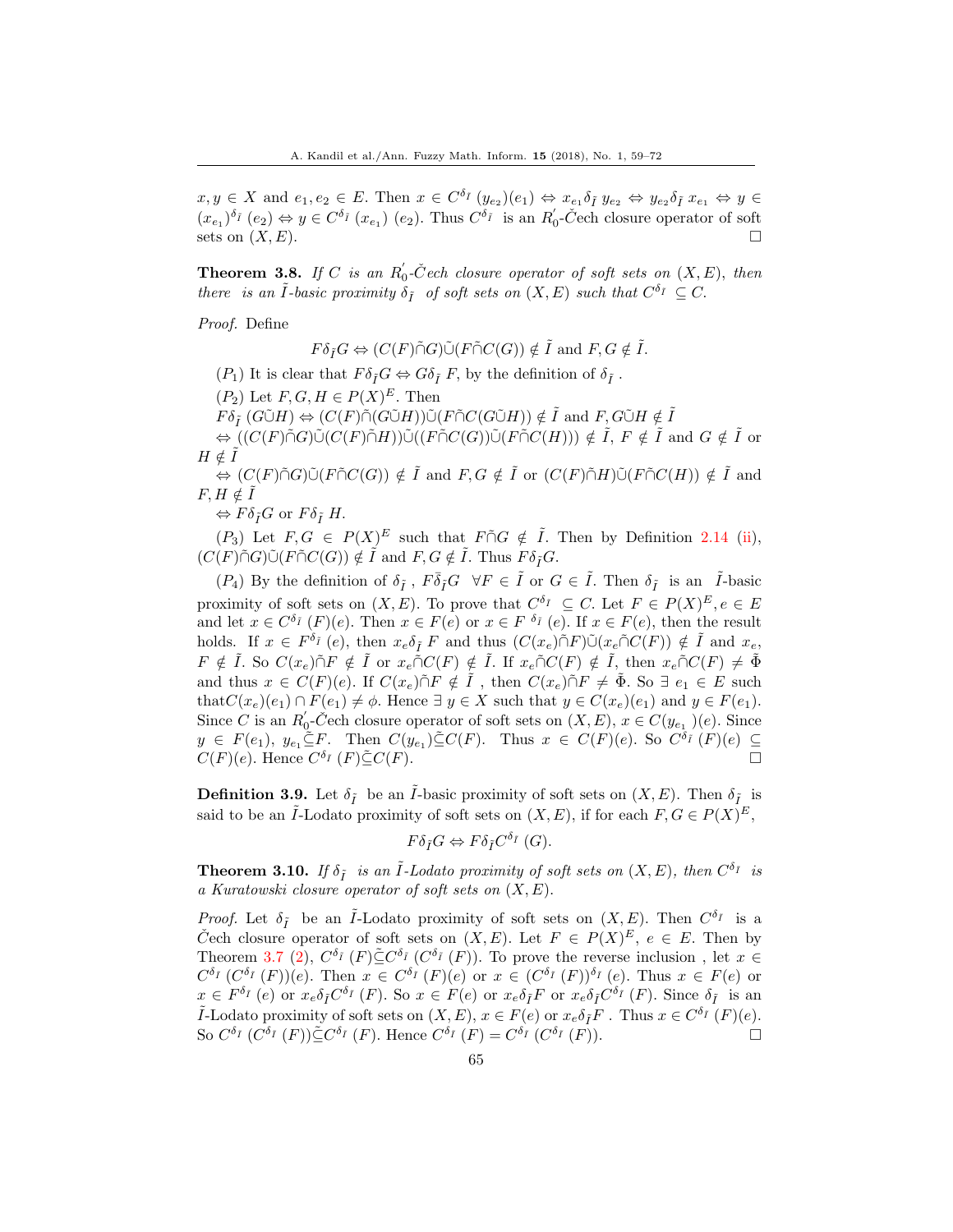**Definition 3.11.** A soft topological space(X, E,  $\tau$ ) is called  $\tilde{I}$ -soft normal space, if  $\forall F_1, F_2 \in \tau^{*c}$  such that  $F_1 \cap F_2 \in \tilde{I}$ ,  $\exists H, G \in \tau$  such that  $F_1 \subseteq H$ ,  $F_2 \subseteq G$  and  $H\tilde{\cap} G \in \tilde{I}$ , where  $\tau^{*c}$  is the family of all  $\tau^*$ -soft closed sets.

**Theorem 3.12.** Let  $\tilde{I}$  be a soft ideal on  $(X, E), (X, E, \tau)$  be an  $\tilde{I}$ -soft normal space and  $(X, E, \tau^*)$  be an  $R_0'$ -space. Then there is an  $\tilde{I}$ -Lodato proximity of soft sets on  $(X, E)$  such that  $C^{\delta_{\tilde{I}}} = C^*$ .

Proof. Define

$$
F\delta_{\tilde{I}} G \Leftrightarrow C^*(F)\tilde{\cap} C^*(G) \notin \tilde{I} .
$$

- $(P_1)$  It is clear that  $F \delta_{\tilde{I}} G \Leftrightarrow G \delta_{\tilde{I}} F$ , by the definition of  $\delta_{\tilde{I}}$ .
- $(P_2)$  Let  $F, G, H \in P(X)^E$ . Then
	- $F\delta_{\tilde{I}}(G\cup H)\Leftrightarrow C^*(F)\tilde{\cap}C^*(G\tilde{\cup}H)\notin\tilde{I}$  $\Leftrightarrow C^*(F) \tilde{\cap} (C^*(G) \tilde{\cup} C^*(H)) \notin \tilde{I}$  $\Leftrightarrow (C^*(F)\tilde{\cap}C^*(G))\tilde{\cup}(C^*(F)\tilde{\cap}C^*(H)\notin\tilde{I})$  $\Leftrightarrow C^*(F) \tilde{\cap} C^*(G) \notin \tilde{I}$  or  $C^*(F) \tilde{\cap} C^*(H) \notin \tilde{I}$  $\Leftrightarrow F\delta_{\tilde{I}}G$  or  $F\delta_{\tilde{I}}H$ .

 $(P_3)$  Let  $F, G \in P(X)^E$  such that  $F \cap G \notin \tilde{I}$ . Then by Definition 2.14 (ii),  $C^*(F) \tilde{\cap} C^*(G) \notin \tilde{I}$ . Thus  $F \delta_{\tilde{I}} G$ .

 $(P_4)$  By the definition of  $\delta_{\tilde{I}}$ ,  $F \bar{\delta}_{\tilde{I}} G \forall F \in \tilde{I}$  or  $G \in \tilde{I}$ . Let  $F \in P(X)^E$ ,  $e \in E$  and  $x \in C^{\delta_{\tilde{I}}}(F)(e)$ . Then  $x \in F(e)$  or  $x \in F^{\delta_{\tilde{I}}}(e)$ . If  $x \in F(e)$ , then the result holds. If  $x \in F^{\delta_{\tilde{I}}}(e)$ , then  $x_e \delta_{\tilde{I}} F$  and thus  $C^*(x_e) \tilde{\cap} C^*(F) \notin \tilde{I}$ . So  $C^*(x_e) \tilde{\cap} C^*(F) \neq \tilde{\Phi}$ . Then  $\exists e_1 \in E$  such that  $C^*(x_e)(e_1) \cap C^*(F)(e_1) \neq \emptyset$ . Thus  $\exists y \in X$  such that  $y \in C^*(x_e)(e_1)$  and  $y \in C^*(F)(e_1)$ . Since  $C^*$  is an  $R'_0$  closure operator of soft sets of  $(X, E), x \in C^*(y_{e_1})(e)$ . Since  $y \in C^*(F)(e_1), y_{e_1} \tilde{\subseteq} C^*(F)$ . So  $C^*(y_{e_1}) \tilde{\subseteq} C^*(C^*(F))$ . Hence  $x \in C^*(F)(e)$ , i.e.,  $C^{\delta_I}(F)(e) \subseteq C^*(F)(e)$ . Therefore  $C^{\delta_I}(F) \subseteq C^*(F)$ .

To prove the reverse inclusion, suppose that  $x \notin C^{\delta_{\tilde{I}}}(F)(e)$ . Then  $x \notin F(e)$ and  $x \notin F^{\delta_{\bar{I}}}(e)$ . Thus  $x_e \overline{\delta}_{\tilde{I}} F$ . So  $C^*(x_e) \tilde{\cap} C^*(F) \in \tilde{I}$ , by the definition of  $\delta_{\tilde{I}}$ . Since  $(X, E, \tau)$  is  $\tilde{I}$ -soft normal space,  $\exists H, G \in \tau$  such that  $C^*(x_e) \tilde{\subseteq} H$  and  $C^*(F) \tilde{\subseteq} G$ and  $H \cap G \in \tilde{I}$ . This result and Definition 2.14 (ii) imply  $\exists H \in \tau$  such that  $x_e \in H$ and  $H \cap F \in \tilde{I}$ . Then  $x \notin C^*(F)(e)$ . Thus  $C^*(F) \subseteq C^{\delta_{\tilde{I}}} (F)$ . So  $C^{\delta_{\tilde{I}}} = C^*$ .

To prove that  $\delta_{\tilde{I}}$  is an  $\tilde{I}$ -Lodato proximity of soft sets on  $(X, E)$ , let  $F \delta_{\tilde{I}} C^{\delta_{\tilde{I}}}$  (G). Then  $C^*(F) \cap C^*(C^{\delta_{\tilde{I}}}(G) \notin \tilde{I}$ . Thus  $C^*(F) \cap C^*(C^*(G)) \notin \tilde{I}$ . Since  $C^*$  is a kuratowski closure operator,  $C^*(F) \cap C^*(G) \notin \tilde{I}$ . So  $F \delta_{\tilde{I}} G$ . Also if  $F \delta_{\tilde{I}} G$ , then  $F\delta_{\tilde{I}} C^{\delta_{\tilde{I}}}$  (G).  $\delta_I(G)$ .

**Definition 3.13.** Let  $\delta_{\tilde{I}}$  be an *I*-basic proximity of soft sets on  $(X, E)$  and  $F, G \in$  $P(X)^E$ . Then G is said to be  $\delta_{\tilde{I}}$  -soft neighbourhood of F (in symbols,  $F \ll \tilde{I}$  G), if  $F\dot{\bar{\delta}}_{\tilde{I}}G^c.$ 

The set of all  $\delta_{\tilde{I}}$  - soft neighbourhood of F will be denoted by  $N(\delta_{\tilde{I}}, F)$ . When there is no ambiguity we will write  $N_{\delta_{\tilde{I}}}(F)$  for  $N(\delta_{\tilde{I}}, F)$ .

**Proposition 3.14.** Let  $\delta_{\tilde{I}}$  be an  $\tilde{I}$ -basic proximity of soft sets on  $(X, E)$ ,  $F \in$  $P(X)^E$ ,  $e \in E$  and  $x_e \in F$ . Then  $x_e \ll \tilde{I}$   $F \Leftrightarrow F$  is a neighbourhood of  $x_e$  in the closure space  $(X, E, C^{\delta_{\tilde{I}}})$ .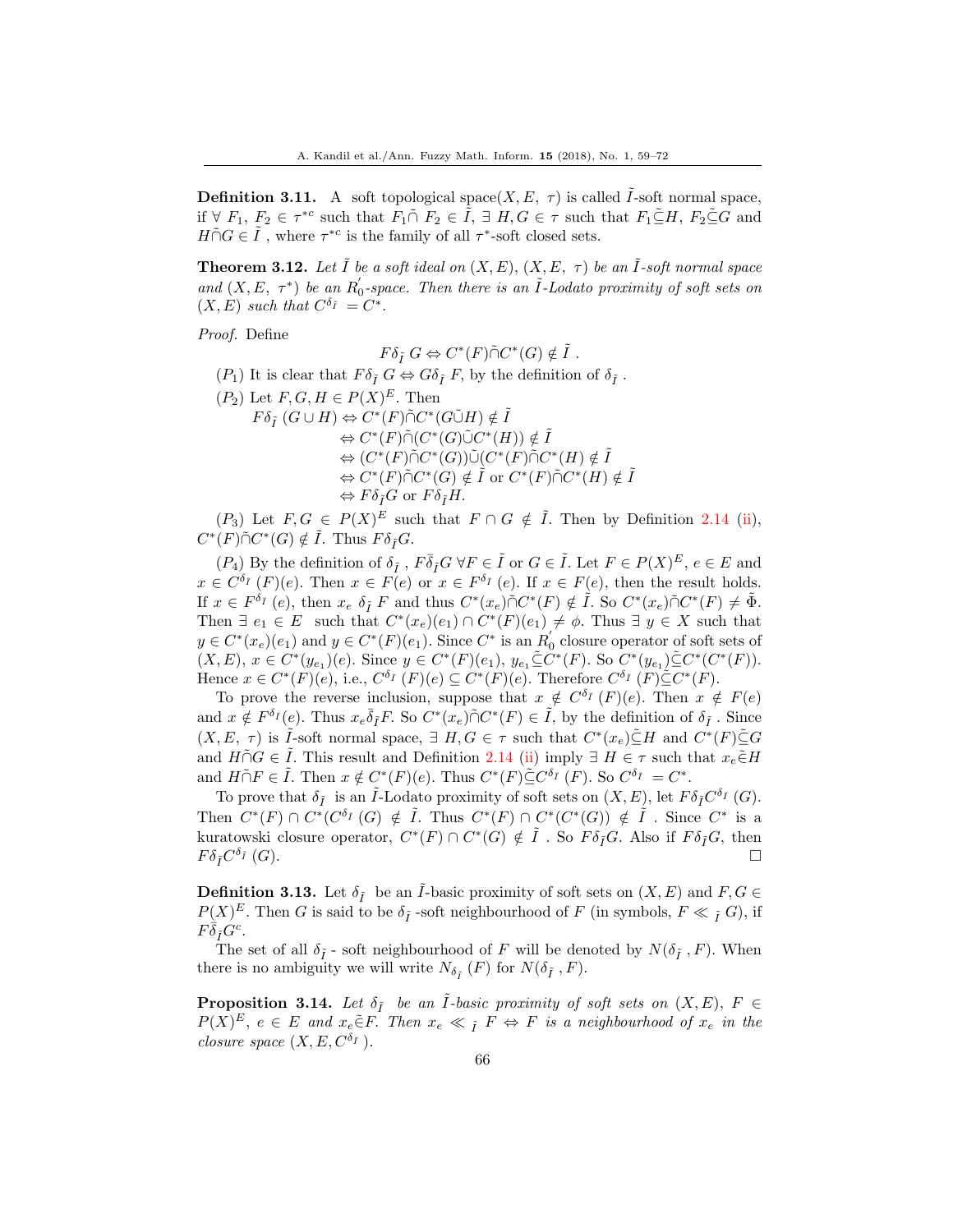Proof.  $x_e \ll \tilde{I}$  F  $\Leftrightarrow x_e\overline{\delta}_{\tilde{I}}F^c \Leftrightarrow x \notin (F^c)^{\delta_{\tilde{I}}}(e) \Leftrightarrow x \notin C^{\delta_{\tilde{I}}}(F^c)(e)$  $\Leftrightarrow x_e \tilde{\cap} C^{\delta_{\tilde{I}}}(F^c) = \tilde{\Phi}$  $\Leftrightarrow$  F is a  $\delta_{\tilde{I}}$  –neighbourhood of  $x_e$  in the closure space  $(X, E, C^{\delta_{\tilde{I}}})$ .

**Lemma 3.15.** For each  $F, G \in P(X)^E$ , the following results hold: (1)  $G \in N_{\delta_{\tilde{I}}}(F) \Rightarrow F^c \in N_{\delta_{\tilde{I}}}(G^c),$ (2)  $N_{\delta_{\tilde{I}}}(F\tilde{\cup}G) = N_{\delta_{\tilde{I}}}(F)\tilde{\cap}N_{\delta_{\tilde{I}}}(G).$ 

*Proof.* (1) Let  $F, G \in P(X)^E$  such that  $G \in N_{\delta_{\tilde{I}}}(F)$ . Then  $F\overline{\delta}_{\tilde{I}}G^c$ . Thus  $G^c\overline{\delta}_{\tilde{I}}$  $(F^c)^c$ , by  $(P_1)$ . So  $G^c \ll \tilde{I}$   $F^c$ . Hence  $F^c \in N(\delta_{\tilde{I}}, \tilde{G}^c)$ .

(2) Let 
$$
H \in N_{\delta_I} (F \tilde{\cup} G) \Leftrightarrow (F \tilde{\cup} G) \overline{\delta}_I H^c
$$
  
\n $\Leftrightarrow F \overline{\delta}_I H^c$  and  $G \overline{\delta}_I H^c$   
\n $\Leftrightarrow F \ll_I H$  and  $G \ll_I H$   
\n $\Leftrightarrow H \in N_{\delta_I} (F)$  and  $H \in N_{\delta_I} (G)$   
\n $\Leftrightarrow H \in N_{\delta_I} (F) \tilde{\cap} N_{\delta_I} (G)$ .

**Lemma 3.16.** Let  $\delta_{\tilde{I}}$  be an  $\tilde{I}$ -basic proximity of soft sets on  $(X, E)$ . Then

$$
F^{\delta_{\tilde{I}}} = \tilde{\cap} \{ G : G \in N_{\delta_{\tilde{I}}}(F) \}.
$$

*Proof.* Let  $x \in F^{\delta_{\tilde{I}}}$  (e). Then  $x_e \delta_{\tilde{I}} F$ . Thus  $x_e \tilde{\&} G^c$ , for all  $G \in N_{\delta_{\tilde{I}}}$  (*F*). So  $x \in G(e)$ , for every  $G \in N_{\delta_{\tilde{I}}}(F)$ . Hence  $F^{\delta_{\tilde{I}}}(e) \subseteq \tilde{\cap} \{G : G \in N_{\delta_{\tilde{I}}}(F)\}(e)$ .

To prove the reverse inclusion, suppose  $x \notin F^{\delta_{\bar{I}}}(e)$ . Then  $x_e \overline{\delta}F$ . Thus  $(x_e)^c$  $N_{\delta_{\tilde{I}}}(F)$ . So  $\tilde{\cap} \{G : G \in N_{\delta_{\tilde{I}}}(F)\} \subseteq (x_e)^c$ . Hence  $x \notin \tilde{\cap} \{G : G \in N_{\delta_{\tilde{I}}}(F)\}(e)$ . Therefore  $F^{\delta_{\tilde{I}}} = \tilde{\cap} \{ G : G \in N_{\delta_{\tilde{I}}} \}$  $(F)$ .

**Lemma 3.17.** Let  $F, G \in P(X)^E$  such that  $F \subseteq G$ . Then

 $N_{\delta_{\tilde{I}}}\left(G\right)\tilde{\subseteq}N_{\delta_{\tilde{I}}}\left(F\right).$ 

*Proof.* Let  $H \in N_{\delta_{\tilde{I}}}$  (G). Then  $G\overline{\delta}_{\tilde{I}}H^c$ . Since  $F\tilde{\subseteq}G$ ,  $F\overline{\delta}_{\tilde{I}}H^c$ . Thus  $H \in N_{\delta_{\tilde{I}}}(F)$ . So  $N_{\delta_{\tilde I}}\left(G\right)\tilde{\subseteq}N_{\delta_{\tilde I}}$  $(F).$ 

**Definition 3.18.** A soft mapping  $f = (\tilde{f}, \hat{f}) : (X_1, E_1, \delta_{\tilde{I}_1}) \to (X_2, E_2, \delta_{\tilde{I}_2})$  is said to be  $\tilde{I}$ -proximally soft continuous, if

$$
F\delta_{\tilde{I}_1}G \Rightarrow f(F)\delta_{\tilde{I}_2}f(G) \,\forall F, G \in P(X)^E.
$$

Theorem 3.19. Every proximally soft continuous mapping is soft continuous.

*Proof.* Let  $f = (\tilde{f}, \hat{f}) : (X_1, E_1, \delta_{\tilde{I}_1}) \to (X_2, E_2, \delta_{\tilde{I}_2})$  be an  $\tilde{I}$ -proximally soft continuous mapping and let  $F \in P(X_1)^{E_1}$ ,  $e' \in E_2$  such that  $\hat{f}^{-1}(e') \neq \phi$ . Then,  $f(F^{\delta_{\tilde{I}_1}})(e') = \tilde{f}(\cup_{e \in \hat{f}^{-1}(e')} F^{\delta_{\tilde{I}_1}}(e))$ 

$$
\begin{aligned}\n &\quad \mathcal{F}(C) = \int_{C}^{C} \mathcal{F}(C) \, d\mathcal{F}(C) \, d\mathcal{F}(C) \\
&= \tilde{f}(\bigcup_{e \in \hat{f}^{-1}(e')} \{x \in X_1 : x_e \, \delta_{\tilde{I}_1} F\}) \\
&\subseteq \tilde{f} \quad (\bigcup_{e \in \hat{f}^{-1}(e')} \{x \in X_1 : f(x_e) \, \delta_{\tilde{I}_2} \, f(F)\}) \\
&= \bigcup_{e \in \hat{f}^{-1}(e')} \{\tilde{f}(x) \in X_1 : f(x_e) \, \delta_{\tilde{I}_2} \, f(F)\} \\
&\qquad \qquad 67\n \end{aligned}
$$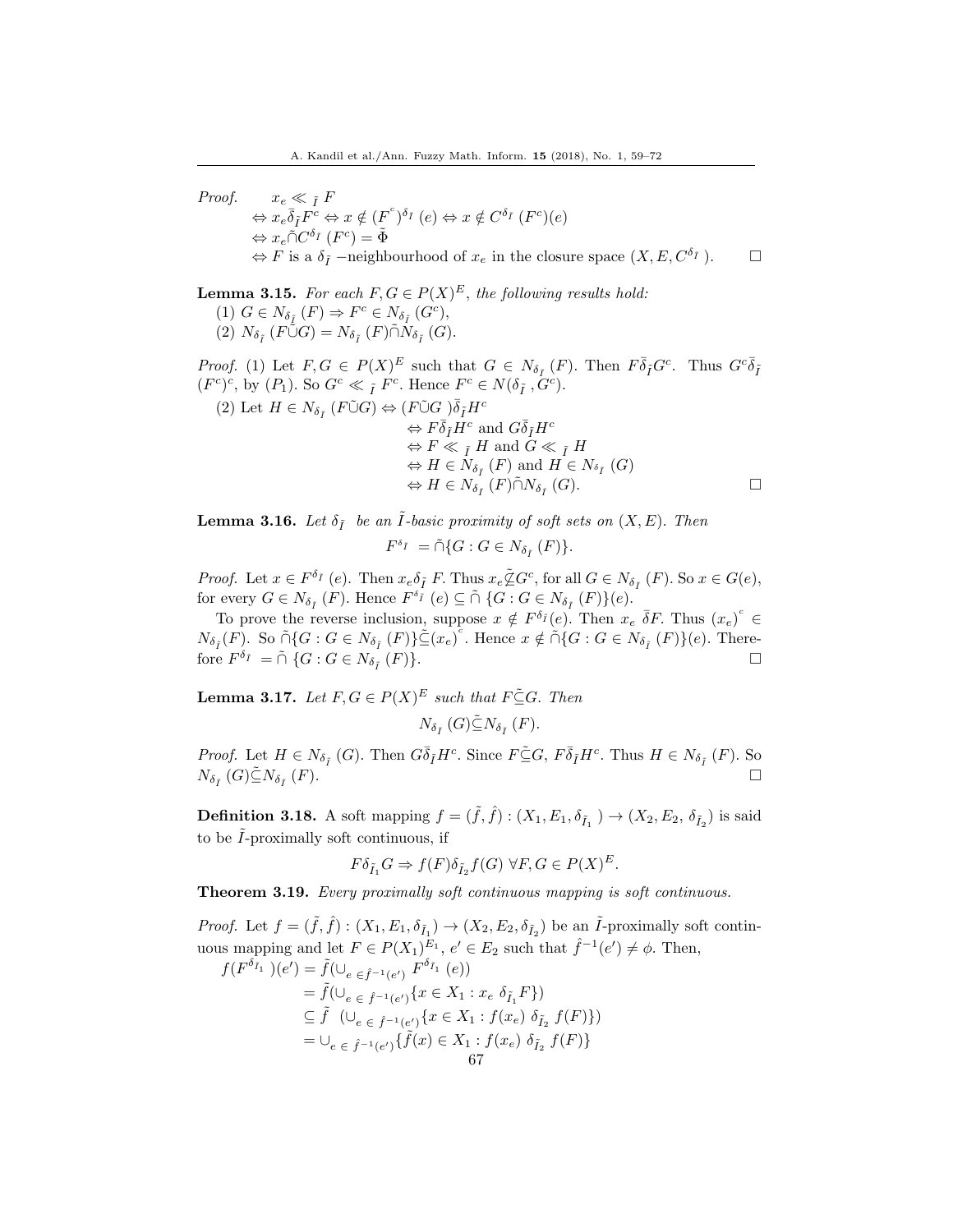$$
= \{\tilde{f}(x) \in X_2 : (\tilde{f}(x))_{e'} \delta_{\tilde{I}_2} f(F)\}.
$$
  
Thus  $f(F^{\delta_{\tilde{I}_1}})(e') \subseteq \{\tilde{f}(x) \in X_2 : (\tilde{f}(x))_{e'} \delta_{\tilde{I}_2} f(F)\}, \text{ i.e.,}$   
 $f(F^{\delta_{\tilde{I}_1}})(e') \subseteq (f(F))^{\delta_{\tilde{I}_2}}(e').$ 

So  $f(F^{\delta_{\tilde{I}_1}})\tilde{\subseteq}(f(F))^{\delta_{\tilde{I}_2}}$ . Hence

$$
f(C^{\delta_{\tilde{I}_1}}(F)) = f(F\tilde{\cup}F^{\delta_{\tilde{I}_1}}) = f(F)\tilde{\cup}f(F^{\delta_{\tilde{I}_1}})\tilde{\subseteq}f(F)\tilde{\cup}(f(F))^{\delta_{\tilde{I}_2}} = C^{\delta_{\tilde{I}_2}}(f(F)).
$$
  
Therefore  $f$  is soft continuous.

**Lemma 3.20.** Let  $(X, \delta_{\tilde{t}})$  be an  $\tilde{I}$ -basic proximity of soft sets on  $(X, E)$ , F, G and  $H \in P(X)^E$  such that  $F \bar{\delta}_{\tilde{I}} G$  and  $G^c \tilde{\cap} H \in \tilde{I}$ . Then  $F \bar{\delta}_{\tilde{I}} H$ .

*Proof.* Since  $G^c \tilde{\cap} H \in \tilde{I}$ ,  $F \bar{\delta}_I (G^c \tilde{\cap} H)$ , by  $(P_4)$ . This result and  $F \bar{\delta}_I G$  imply  $F \bar{\delta}_I H$ , by  $(P_2)$ .

**Lemma 3.21.** Let  $\tilde{I}$  be a soft ideal on  $X$  with the same set of parameters  $E$  and  $f: P(X)^E \to P(Y)^{E'}$  be a bijective soft mapping. Then  $f(\tilde{I})$  is a soft ideal on Y with the same set of parameters E', where  $f(\tilde{I}) = \{f(F) : F \in \tilde{I}\}\$ .

*Proof.* Straightforward. □

**Lemma 3.22.** Let  $\tilde{I}$  be a soft ideal of soft sets on  $(X, E)$  and  $F \in P(X)^E$ . Then  $\tilde{I}_F = \{H : F \tilde{\cap} H \in \tilde{I}\}\$ 

is a soft ideal on  $(X, E)$ .

*Proof.* Straightforward. □

**Theorem 3.23.** Let  $f : (X, E_1, \delta_{\tilde{I}}) \to (Y, E_2, \delta_{f(\tilde{I})})$  be a bijective soft map such that  $\delta_{f(\tilde{I})}$  is an  $\tilde{I}$ -lodato proximity of soft sets on  $(Y, E_2)$ . Then the largest  $\tilde{I}$ -lodato proximity of soft sets on  $(X, E_1)$  which makes f  $\tilde{I}$ -proximally soft continuous defined by

$$
F\overline{\delta}_{\tilde{I}}H \Leftrightarrow \exists G \in P(Y)^{E_2} \text{ such that } f(F)\overline{\delta}_{f(\tilde{I})}G^c \text{ and } f(H)\tilde{\cap}G \in f(\tilde{I}).
$$

*Proof.* We prove that  $\delta_{\tilde{I}}$  is an  $\tilde{I}$ -basic proximity of soft sets on  $(X, E_1)$ .

 $(P_1)$  Suppose  $F\overline{\delta}_f H$ . Then  $\exists G \in P(Y)^{E_2}$  such that  $f(F)\overline{\delta}_f G^c$  and  $f(H)\overline{\cap}G \in$  $f(\tilde{I})$ . Thus by Lemma 3.20,  $f(F)\overline{\delta}_{\tilde{I}}f(H)$ . Let  $K = (f(F))^c$ . Since  $f(H)\overline{\delta}_{\tilde{I}}f(F)$  and  $f(F)\tilde{\cap}(f(F))^c$ ,  $H\overline{\delta}_{\tilde{I}}F$ .

 $(P_2)$  Suppose  $(F\tilde{\cup} H)\overline{\delta}_f G$ . Then  $\exists K \in P(Y)^{E_2}$  such that  $(f(F)\tilde{\cup} f(H))\overline{\delta}_f K^c$  and  $f(G)\tilde{\cap}K \in f(\tilde{I})$ . Then by  $(P_3)$ ,  $F\bar{\delta}_fG$  and  $H\bar{\delta}_fG$ .

Conversely, Suppose  $F\overline{\delta}_f G$  and  $H\overline{\delta}_f G$ . Then  $\exists K_1, K_2 \in P(Y)^{E_2}$  such that  $f(F)\overline{\delta}_{f(\tilde{I})}K_1^c$ ,  $f(H)\overline{\delta}_{f(\tilde{I})}K_2^c$ ,  $f(G)\tilde{\cap}K_1 \in f(\tilde{I})$  and  $f(G)\tilde{\cap}K_2 \in f(\tilde{I})$ . Thus by  $(P_2)$ and Definition 2.14 (i),  $(f(F)\tilde{\cup}f(H))\overline{\delta}_{f(\tilde{I})}(K_1\tilde{\cup}K_2)^c$  and  $f(G)\tilde{\cap}(K_1\tilde{\cup}K_2) \in f(\tilde{I})$ . So  $(F\tilde{\cup} H)\overline{\delta}_{\tilde{I}}G$ .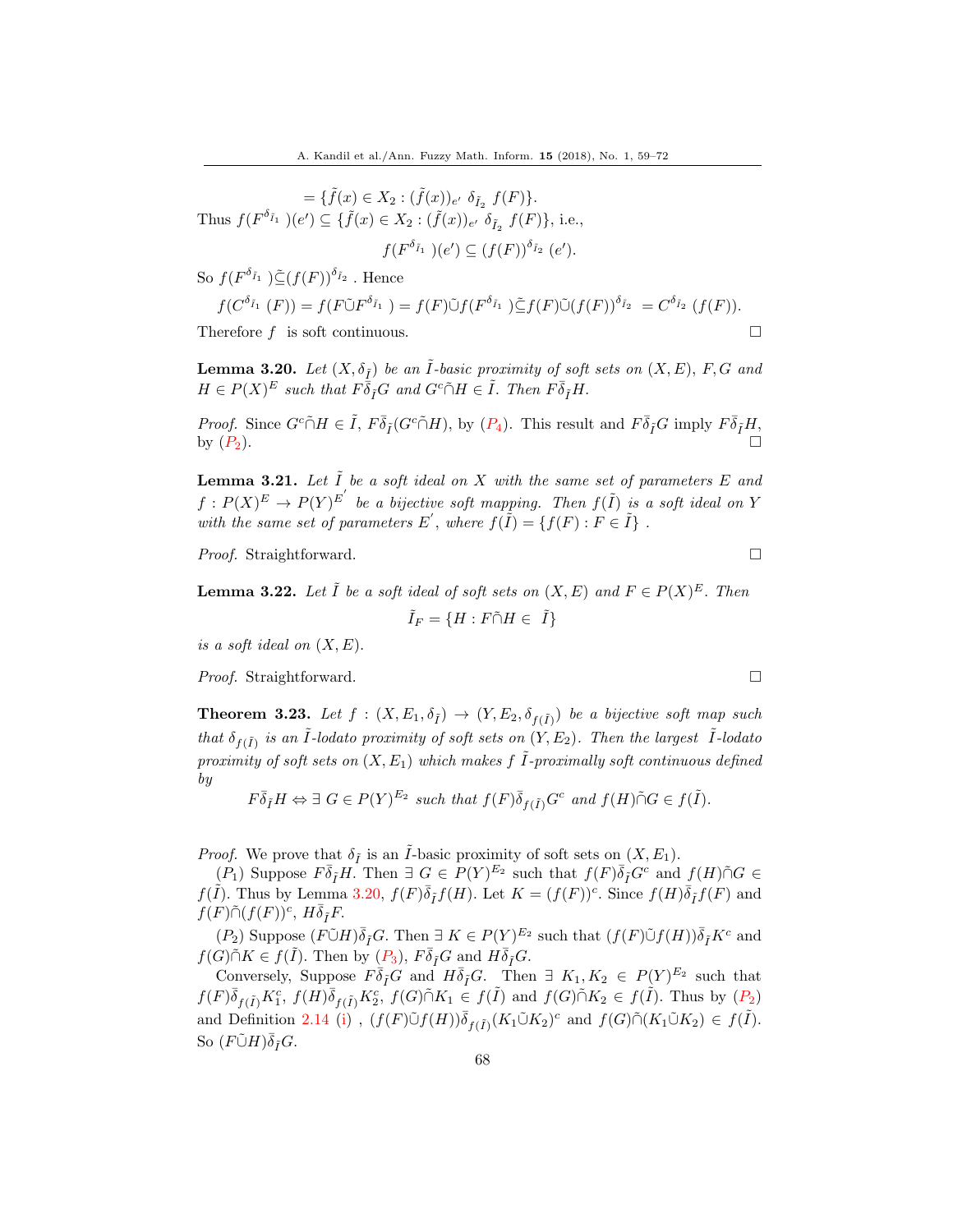$(P_3)$  Suppose  $F\overline{\delta}_{\tilde{I}}H$ . Then  $\exists G \in P(Y)^{E_2}$  such that  $f(F)\overline{\delta}_{f(\tilde{I})}G^c$  and  $f(H)\cap G \in$  $f(\tilde{I})$ . Thus by Lemma 3.20,  $f(F)\overline{\delta}_{f(\tilde{I})}f(H)$ . So  $f(F)\tilde{\cap}f(H) \in f(\tilde{I})$ , by  $(P_3)$ . Since  $f(F\tilde{\cap}H)\tilde{\subseteq} f(F)\tilde{\cap}f(H), f(F\tilde{\cap}H) \in f(\tilde{I}),$  by Definition 2.14 (ii). So  $F\tilde{\cap}H \in \tilde{I}.$ 

 $(P_4)$  Suppose  $F \in \tilde{I}$  and let  $G = \tilde{\Phi} \in P(Y)^{E_2}$ . Since  $f(F)\overline{\delta}_{f(-\tilde{I})}Y$  and  $f(H)\tilde{\cap}G =$  $\tilde{\Phi} \in f(\tilde{I}),\ F\bar{\delta}_{\tilde{I}}H.$ 

To prove that  $f: (X, E_1, \delta_{\tilde{I}}) \to (Y, E_2, \delta_{f(\tilde{I})})$  is  $\tilde{I}$ -proximally soft continuous, suppose that  $F, H \in P(X)^{E_1}$  such that  $f(F)\overline{\delta}_{f(\tilde{I})}f(H)$ . Since  $\delta_{f(\tilde{I})}$  is an  $\tilde{I}$ -lodato proximity of soft sets on  $(X, E_2)$ ,  $f(F)\overline{\delta}_{f(\tilde{I})}C^{\delta_{f(\tilde{I})}}(f(H))$  and we have

$$
(C^{\delta_{f(\tilde{I})}}(f(H)))^c \tilde{\cap} f(H) = \tilde{\Phi} \in f(\tilde{I}).
$$

Then  $F\overline{\delta}_{\tilde{I}}H$ .

Now, we prove that  $\delta_{\tilde{I}}$  is the largest  $\tilde{I}$ -basic proximity of soft sets on  $(X, E_1)$ . Let  $\alpha_{\tilde{I}}$  be any  $\tilde{I}$ -basic proximity of soft sets on  $(X, E_1)$  such that  $f : (X, E_1, \alpha_{\tilde{I}}) \rightarrow$  $(Y, E_2, \delta_{f(\tilde{I})})$  is  $\tilde{I}$ -proximally soft continuous and  $F \overline{\delta}_{\tilde{I}} H$ . Then  $\exists G \in P(Y)^{E_2}$  such that  $f(F)\overline{\delta}_{f(\tilde{I})}G^c$  and  $f(H)\tilde{\cap}G \in f(\tilde{I})$ . Thus by Lemma 3.20,  $f(F)\overline{\delta}_{f(\tilde{I})}f(H)$ . Since f is  $\tilde{I}$ -proximally soft continuous,  $F\bar{\alpha}H$ . So the result holds.

Finally, we prove that  $\delta_{\tilde{I}}$  is an *I*-lodato proximity of soft sets on  $(X, E_1)$ . Let  $F\overline{\delta}_{\overline{I}}H$ . Then  $\exists G \in P(Y)^{E_2}$  such that  $f(F)\overline{\delta}_{f(\overline{I})}G^c$  and  $f(H)\cap G \in f(\overline{I})$ . Thus by Lemma 3.20,  $f(F)\overline{\delta}_{f(\tilde{I})}f(H)$ . Since  $\delta_{f(\tilde{I})}$  is an  $\tilde{I}$ -lodato proximity of soft sets on  $(X, E_2)$ ,  $f(F)\overline{\delta}_{f(\tilde{I})}C^{\delta_{f(\tilde{I})}}(f(H))$  and we have

$$
(C^{\delta_{f(\bar{I})}}(f(H)))^c \tilde{\cap} C^{\delta_{f(\bar{I})}}(f(H)) = \tilde{\Phi} \in f(\tilde{I}).
$$

Since f is  $\tilde{I}$ -proximally soft continuous,  $f(C^{\delta_{\tilde{I}}}(H))\tilde{\subseteq} C^{\delta_{f(\tilde{I})}}(f(H))$ . So

$$
(C^{\delta_{f(\tilde{I})}}(f(H)))^c \tilde{\cap} f(C^{\delta_{\tilde{I}}}(H)) = \tilde{\Phi} \in f(\tilde{I}).
$$

Hence  $F\bar{\delta}_{\tilde{I}}C^{\delta}$  $I(H)$ .

#### 4.  $I$ -Basic Proximity structure of soft sets and soft ideal

Let  $\tilde{I}$  be a soft ideal of soft sets on  $(X, E)$  and  $\delta_{\tilde{I}}$  be a binary relation on  $P(X)^E$ and  $F \in P(X)^E$ . Define

$$
\delta_{\tilde{I}}[F] = \{ G \in P(X)^E : F \bar{\delta}_{\tilde{I}} G \}.
$$

**Proposition 4.1.** If  $\delta_{\tilde{I}}$  is an  $\tilde{I}$ -basic proximity of soft sets on  $(X, E)$  and  $F \in$  $P(X)^E$ , then  $\delta_{\tilde{I}}[F]$  is a soft ideal on  $(X, E)$ .

*Proof.* Since  $\tilde{\Phi} \in \tilde{I}$ ,  $F \overline{\delta}_{\tilde{I}} \tilde{\Phi}$ . Then  $\tilde{\Phi} \in \delta_{\tilde{I}}[F]$ . Thus  $\delta_{\tilde{I}}[F] \neq \phi$ . Let  $H \in \delta_{\tilde{I}}[F]$ . Then  $F\overline{\delta}_{\tilde{I}}H$ . Since  $G\widetilde{\subseteq}H$ ,  $F\overline{\delta}_{\tilde{I}}H$ , by  $(P_2)$ . Thus  $G \in \delta_{\tilde{I}}[F]$ . Let  $H, G \in \delta_{\tilde{I}}[F]$ . Then  $F\overline{\delta}_{\tilde{I}}G$ and  $F\bar{\delta}_I H$ . By  $(P_2)$ ,  $F\bar{\delta}_I$   $(G\tilde{\cup}H)$ . Thus  $G\tilde{\cup}H \in \delta_I$  [F]. So  $\delta_I[F]$  is a soft ideal on  $(X, E)$ .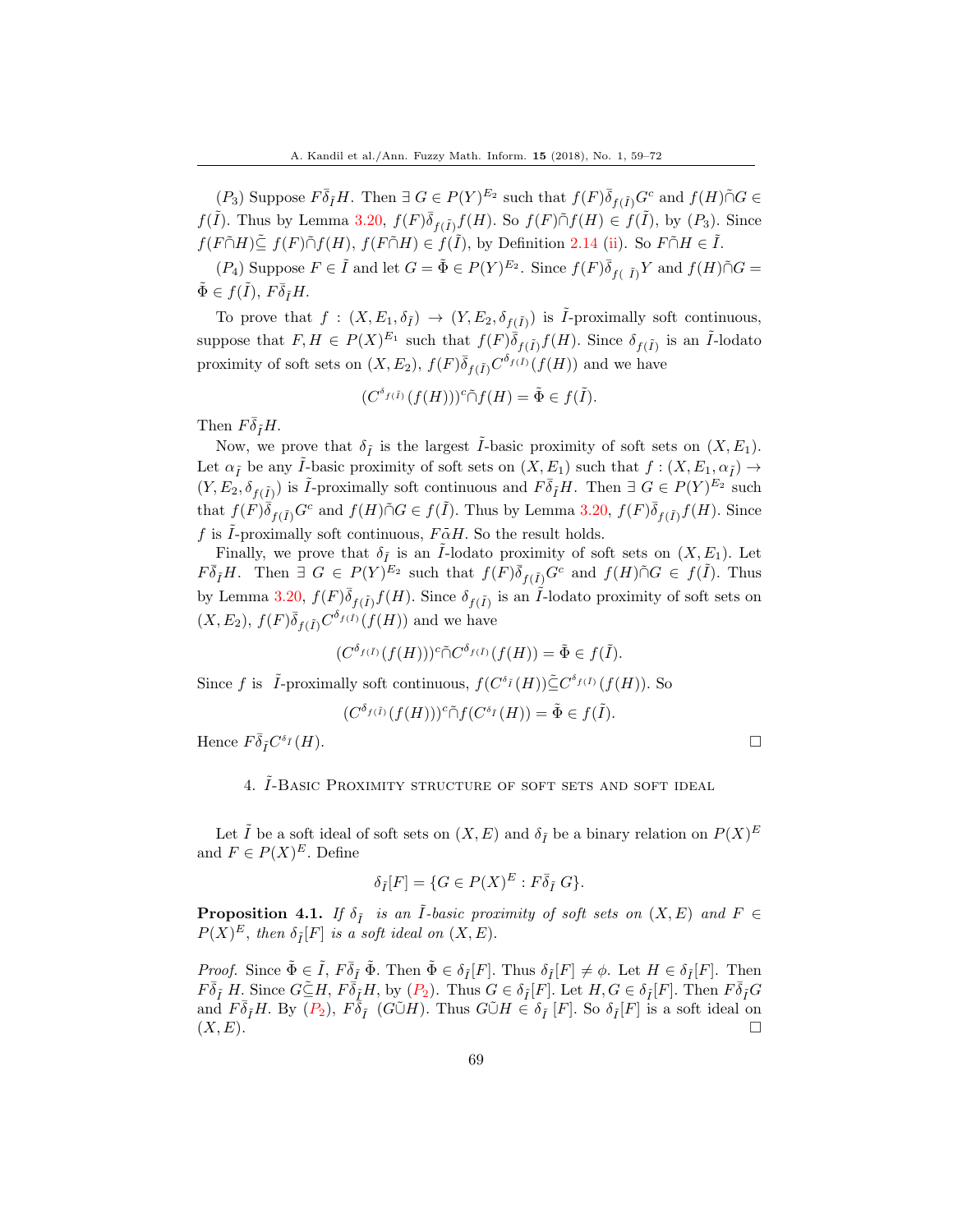**Definition 4.2.** Let  $\tilde{I}$  be a soft ideal of soft sets on  $(X, E)$ . A binary relation  $\delta_{\tilde{I}}$ on  $P(X)^E$  is said to be an  $\tilde{I}-$ basic proximity of soft sets on  $(X, E)$ , if  $\delta_{\tilde{I}}$  satisfies the following conditions:

(i)  $F \in \delta_{\tilde{I}}[H] \Rightarrow H \in \delta_{\tilde{I}}[F],$ (ii)  $F \in \tilde{\delta}_{\tilde{I}}[H]$  and  $G \in \tilde{\delta}_{\tilde{I}}[H] \Leftrightarrow F \tilde{\cup} G \in \delta_{\tilde{I}}[H],$ (iii)  $F \in \delta_{\tilde{I}}[H] \Rightarrow F \cap H \in \tilde{I}$ , (iv)  $F \in \delta_{\tilde{I}}[H] \,\forall F \in \tilde{I}, H \in P(X)^E$ .

**Theorem 4.3.** A binary relation  $\delta_{\tilde{I}}$  on  $P(X)^E$  is an  $\tilde{I}$ -basic proximity of soft sets on  $(X, E)$  if and only if it satisfies the following conditions:

(1)  $F \in \delta_{\tilde{I}}[H] \Rightarrow H \in \delta_{\tilde{I}}[F],$ (2)  $\delta_{\tilde{I}}[F]$  is a soft ideal on  $(X, E)$   $\forall F \in P(X)^E$  and  $\tilde{I} \subseteq \delta_{\tilde{I}}[F]$ , (3)  $\delta_{\tilde{I}}[F] \subseteq I_F$ .

*Proof.* Suppose that  $\delta_{\tilde{I}}$  is an *I*-basic proximity of soft sets on  $(X, E)$ . It is clear that (1) and (2) are satisfied. To prove (3), let  $H \in \delta_{\tilde{I}}[F]$ . Then  $F \cap H \in \tilde{I}$ . Thus  $H \in \tilde{I}_F$ . So  $\delta_{\tilde{I}}[F] \subseteq I_F$ .

Conversely, it follows directly from  $(1)$ ,  $(2)$  and  $(3)$  that  $(i)$ ,  $(ii)$ ,  $(iv)$  hold. To prove (iii), let  $H \in \delta_{\tilde{I}}[F]$ . Then by (3)  $H \in I_F$ . Therefore  $H \cap F \in I$ . Consequently  $\delta_{\tilde{I}}$  is an *I*-basic proximity of soft sets on  $(X, E)$ .

**Proposition 4.4.** If  $\delta_{\tilde{I}}$  is an  $\tilde{I}$ -basic proximity of soft sets on  $(X, E)$  and F, H and  $G \in P(X)^E$  such that  $F \in \delta_{\tilde{I}}[H]$  and  $G \tilde{\subseteq} H$ , then  $F \in \delta_{\tilde{I}}[G]$ .

*Proof.* Let  $F \in \delta_{\tilde{I}}[H]$  and  $G \subseteq H$ . Suppose that  $F \notin \delta_{\tilde{I}}[G]$ . Then  $G \delta_{\tilde{I}} F$ , but  $G \subseteq H$ , then by Lemma 3.5,  $H\delta_{\tilde{I}} F$ . Thus  $F \notin \delta_{\tilde{I}}[H]$ . Which is a contradiction.

#### 5. Conclusions

In this paper, we have introduced a new description of basic proximity of soft sets by using the soft ideal notion. Also we have studied the relation between the soft topology generated by *I*-Lodato proximity of soft sets and the soft topology generated by a Kuratowski closure operator of soft sets. Also we have studied the relation between the soft topology generated by  $I$ -basic proximity of soft sets and  $R'_0$ -Čech closure operator of soft sets. For a bijective soft map  $f : (X, E_1) \rightarrow$  $(Y, E_2, \delta_{f(\tilde{I})})$ , we have obtained the largest  $\tilde{I}$ -Lodato proximity of soft sets  $\delta_{\tilde{I}}$  on  $(X, E_1)$  such that f is I-proximally soft continuous mapping. Finally, we redefine this structure by using soft ideals.

Acknowledgements. The authors are thankful to the Editors-in-Chief for their important comments which helped to improve the presentation of the paper. The authors also thankful to the Referees for their valuable comments which helped in rewriting the paper in the present form.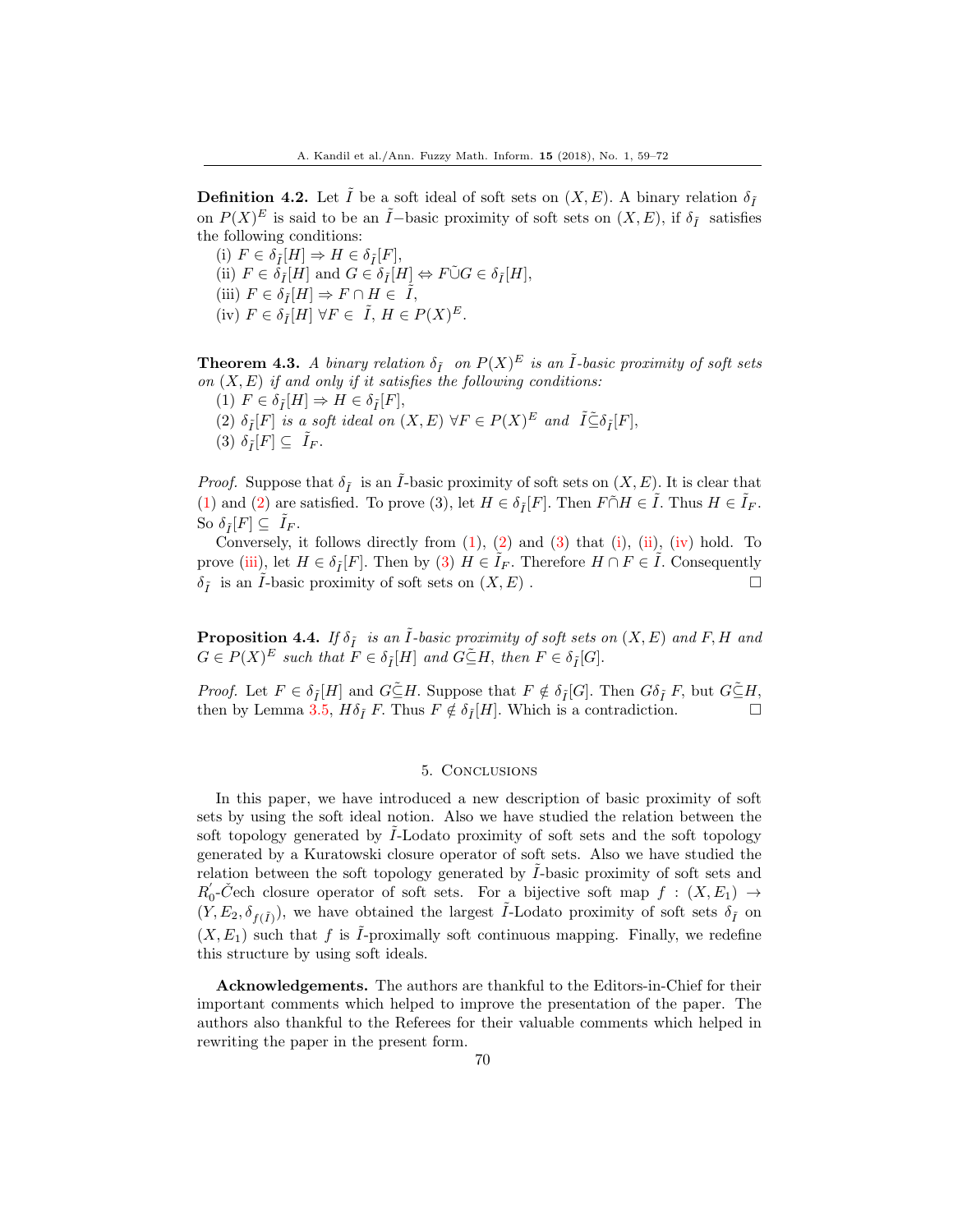#### **REFERENCES**

- <span id="page-13-10"></span>[1] H. Aktas and N. Cagman, Soft sets and soft group, Inform. Sci. 177 (2007) 2726–2735.
- <span id="page-13-17"></span>[2] A. Aygünoğlu and H. Aygun, Introduction to fuzzy soft groups, Comput. Math. Appl. 58 (2009) 1279–1286.
- <span id="page-13-3"></span>[3] D. Chen, E. E. C. Tsong, D. S. Young and X. Wong, The parametrization reduction of soft sets and its applications, Comput. Math. Appl. 49 (2005) 757–763.
- <span id="page-13-19"></span>[4] V. A. Efremovič, The geometry of proximity, Math. Sb. 31 (1952) 189–200.
- <span id="page-13-4"></span>[5] F. Feng, C. X. Li, B. Davvaz and M. I. Ali, Soft sets combined with fuzzy sets and rough sets: a tentative approach, Soft Computing 14 (2010) 899–911.
- <span id="page-13-5"></span>[6] F. Feng, X. Y. Liu, V. Leoreanu-Fotea and Y. B. Jun, Soft sets and soft rough sets, Inform. Sci. 181 (2011) 1125–1137.
- <span id="page-13-6"></span>[7] R. Gowi and G. Jegadeesan, On soft Čech clousure spaces, International Journal of Mathematics Trends and Technology 9 (2) (2014) 122-127.
- <span id="page-13-14"></span>[8] H. Hazara, P. Majumdar and S. K. Samanta, Soft Topology, Fuzzy Inf. Eng. 3 (1) (2012) 105–115.
- <span id="page-13-25"></span>[9] H. Hazara, P. Majumdar and S. K. Samanta, Soft proximity, Ann. Fuzzy Math. Inform. 7 (6) (2014) 867–877.
- <span id="page-13-26"></span>[10] H. Hazara, P. Majumdar and S. K. Samanta, proximity of soft sets, Ann. Fuzzy Math. Inform. 8 (1) (2014) 113–123.
- <span id="page-13-15"></span>[11] S. Hussain and B. Ahmad, Some properties of soft topological spaces, Comput. Math. Appl. 62 (2011) 4058–4067
- <span id="page-13-11"></span>[12] E. Inan, Approximately semigroups and ideals: an algebraic view of digital images, Afyon Kocatepe University Journal of Science and Engineering 17 (2017) 479–487.
- <span id="page-13-7"></span>[13] Y. Jiang, Y. Tang, Q. Chen, J. Wang and S. Tang, Extending soft sets with description logics, Comput. Math. Appl. 59 (2010) 2087–2096.
- <span id="page-13-18"></span>[14] A. Kandil, O. A. Tantawy, S. A. El-Sheikh and A. M. Abd El-latif, Soft ideal theory soft local function and generated soft topological spaces, Appl. Math. Inf. Sci. 8 (4) (2014) 1595–1603.
- <span id="page-13-27"></span>[15] A. Kandil, O. A. Tantawy, S. A. El-Sheikh and A. Zakaria, New strucures of proximity spaces, Inf. Sci. Lett. 3 (2014) 85–89.
- <span id="page-13-28"></span>[16] A. Kandil, O. A. Tantawy, S. A. El-Sheikh and A. Zakaria, Soft I-proximity spaces, Ann. Fuzzy Math. Inform. 9 (2015) 675–682.
- <span id="page-13-12"></span>[17] A. Kharal and B. Ahmed, Mapping on soft classes, New Math. Nat. Comput. 7 (3) (2011) 471–481.
- <span id="page-13-16"></span>[18] E. F. Lashin, A. M. Kozae, A. A. Abo Khadra and T. Medhat, Rough set for topological spaces, Internat. J. Approx. Reason. 40 (2005) 35–43.
- <span id="page-13-20"></span>[19] S. Leader, Local proximity spaces, Math. Ann. 169 (1976) 275–281.
- <span id="page-13-21"></span>[20] M. W. Lodato, On topologically induced generalized proximity relations, Ph.D. thesis, Rutgers University, 1962.
- <span id="page-13-22"></span>[21] M. W. Lodato, On topologically induced generalized proximity relations I, Proc. Amer. Math. Soc. 15 (1964) 417–422.
- <span id="page-13-23"></span>[22] M. W. Lodato, On topologically induced generalized proximity relations II, Pacific J. Mat. 17 (1966) 131–135.
- <span id="page-13-8"></span>[23] P. K. Maji, R. Biswas and A. R. Roy, Fuzzy soft sets, J. Fuzzy Math. 9 (3) (2001) 589–602.
- <span id="page-13-2"></span>[24] P. K. Maji, R. Biswas and A. R. Roy, An application of soft sets in a decision making proplem, Comput. Math. Appl. 44 (2002) 1077–1083.
- <span id="page-13-9"></span>[25] P. K. Maji, R. Biswas and A. R. Roy, Soft set theory, Comput. Math. Appl. 45 (2003) 555–562.
- <span id="page-13-29"></span>[26] P. Majumdar and S. K. Samanta, Similarity measure of soft sets, New Math. Nat. Comput. 4 (1) (2008) 1–12.
- <span id="page-13-13"></span>[27] P. Majumdar and S. K. Samanta, On soft mapping, Comput. Math. Appl. 60 (9) (2010) 2666–2672.
- <span id="page-13-0"></span>[28] D. Molodtsov, Soft set theory - first results, Comput. Math. Appl. 37 (1999) 19–31.
- <span id="page-13-1"></span>[29] D. Molodtsov, V. Y. Leonov and D. V. Kovkov, Soft sets technique and its application, Nechetkie Sistemy i Myagkie Vychisleniya 1 (2006) 8–39.
- <span id="page-13-24"></span>[30] S. A. Naimpally and B. D. Warrack, Proximity spaces, Cambridge Tracts in Math. (1970).